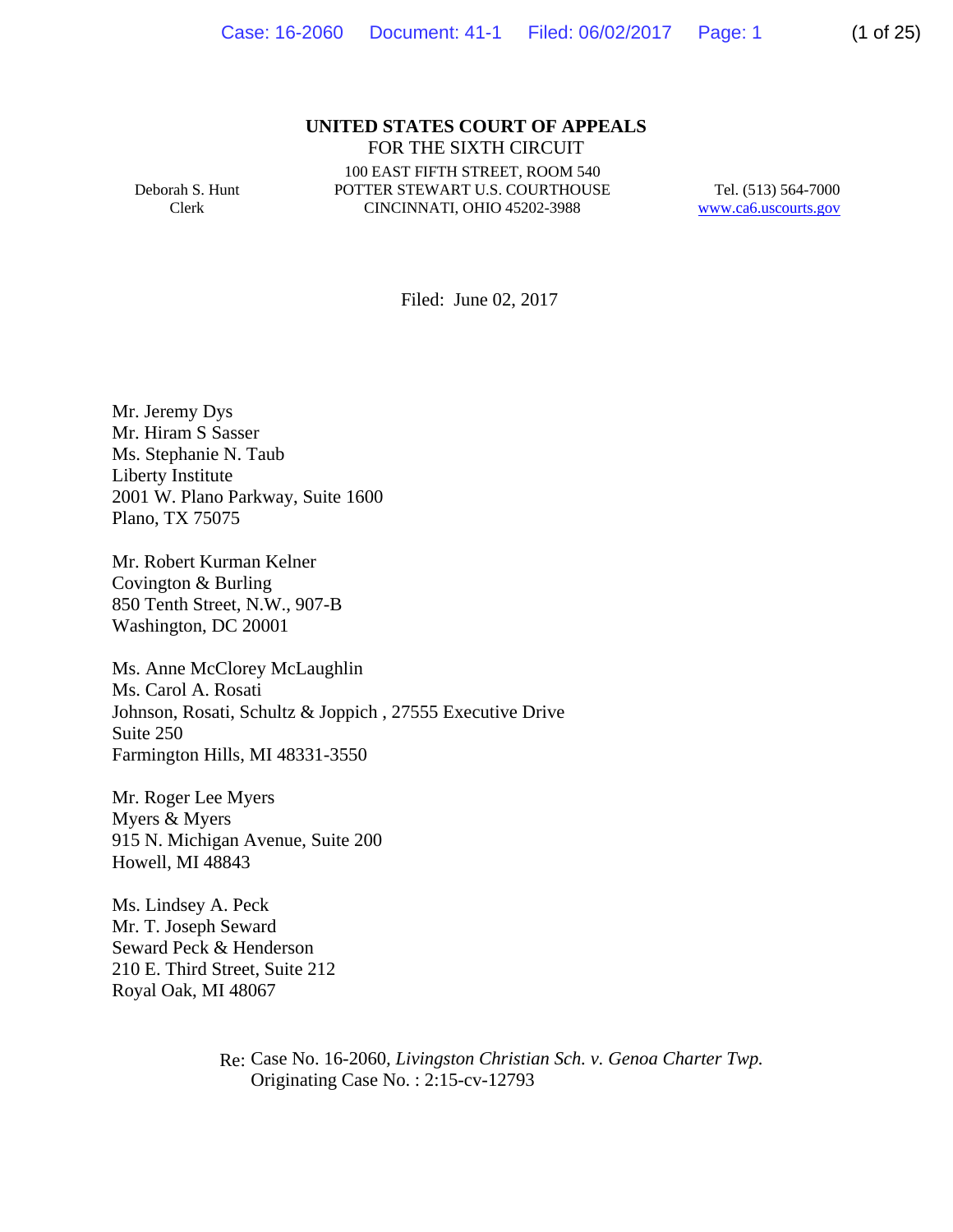Dear Counsel,

The court today announced its decision in the above-styled case.

 Enclosed is a copy of the court's opinion together with the judgment which has been entered in conformity with Rule 36, Federal Rules of Appellate Procedure.

Yours very truly,

Deborah S. Hunt, Clerk

 Cathryn Lovely Deputy Clerk

cc: Mr. David J. Weaver

Enclosures

Mandate to issue.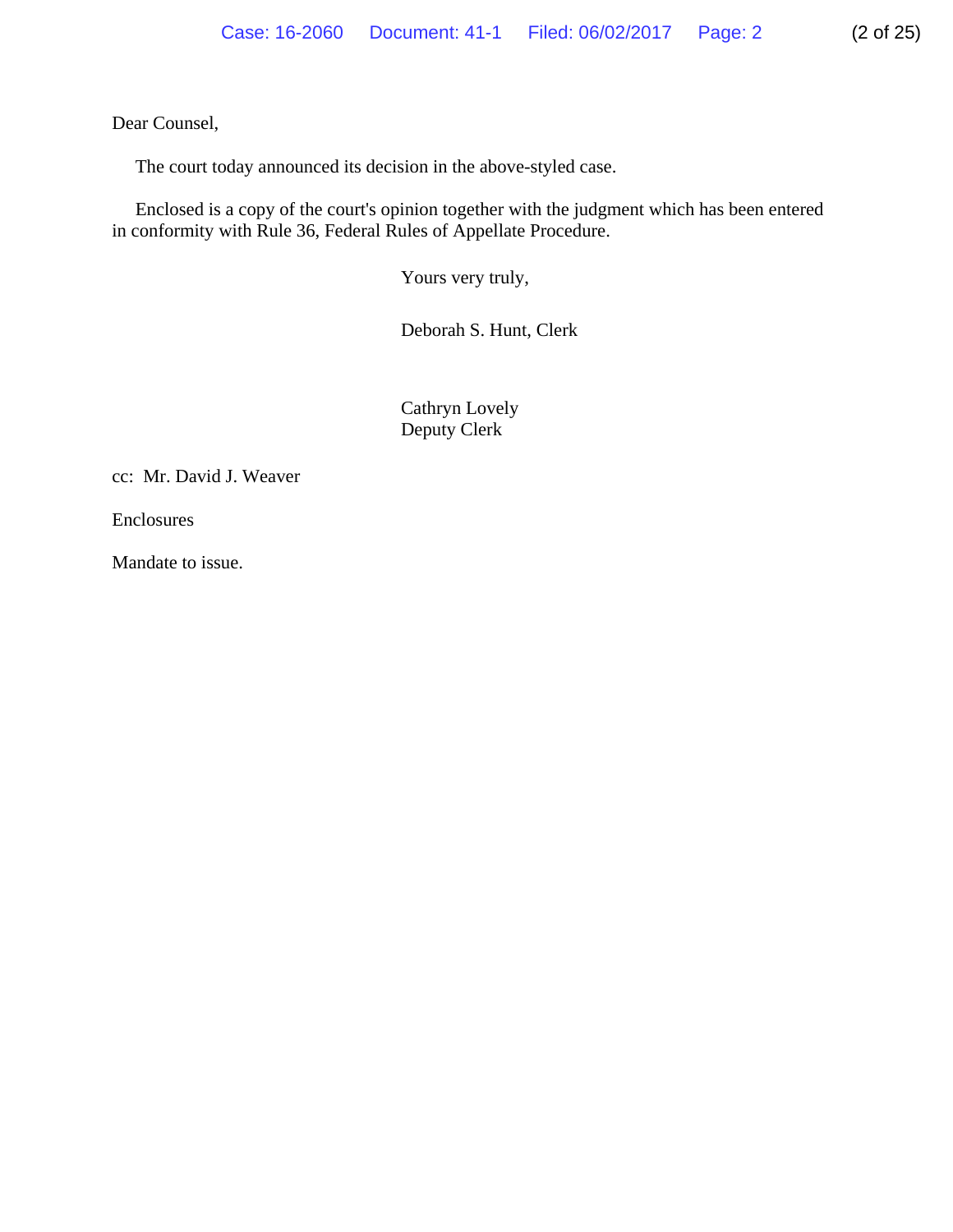File Name: 17a0117p.06

# **UNITED STATES COURT OF APPEALS**

#### FOR THE SIXTH CIRCUIT

┐ │ │ │ │ │ │ │ ┘

>

LIVINGSTON CHRISTIAN SCHOOLS,

*Plaintiff-Appellant*,

No. 16-2060

*v*.

GENOA CHARTER TOWNSHIP,

*Defendant-Appellee*.

Appeal from the United States District Court for the Eastern District of Michigan at Detroit. No. 2:15-cv-12793—George C. Steeh, District Judge.

Argued: April 26, 2017

Decided and Filed: June 2, 2017

Before: MERRITT, GILMAN, and DONALD, Circuit Judges.

#### **COUNSEL**

 $\mathcal{L}_\text{max}$ 

**ARGUED:** Robert K. Kelner, COVINGTON & BURLING, LLP, Washington, D.C., for Appellant. T. Joseph Seward, SEWARD PECK & HENDERSON, Royal Oak, Michigan, for Appellee. **ON BRIEF:** Robert K. Kelner, COVINGTON & BURLING, LLP, Washington, D.C., Hiram S. Sasser III, Stephanie N. Taub, FIRST LIBERTY INSTITUTE, Plano, Texas, for Appellant. T. Joseph Seward, Lindsey A. Peck, SEWARD PECK & HENDERSON, Royal Oak, Michigan, Carol A. Rosati, Anne McClorey McLaughlin, JOHNSON ROSATI SCHULTZ & JOPPICH, Farmington Hills, Michigan, for Appellee.

#### **OPINION**

 $\frac{1}{2}$ 

 $\frac{1}{2}$ 

RONALD LEE GILMAN, Circuit Judge.Livingston Christian Schools (LCS) is a private, nondenominational Christian school with a mission of providing a religiously oriented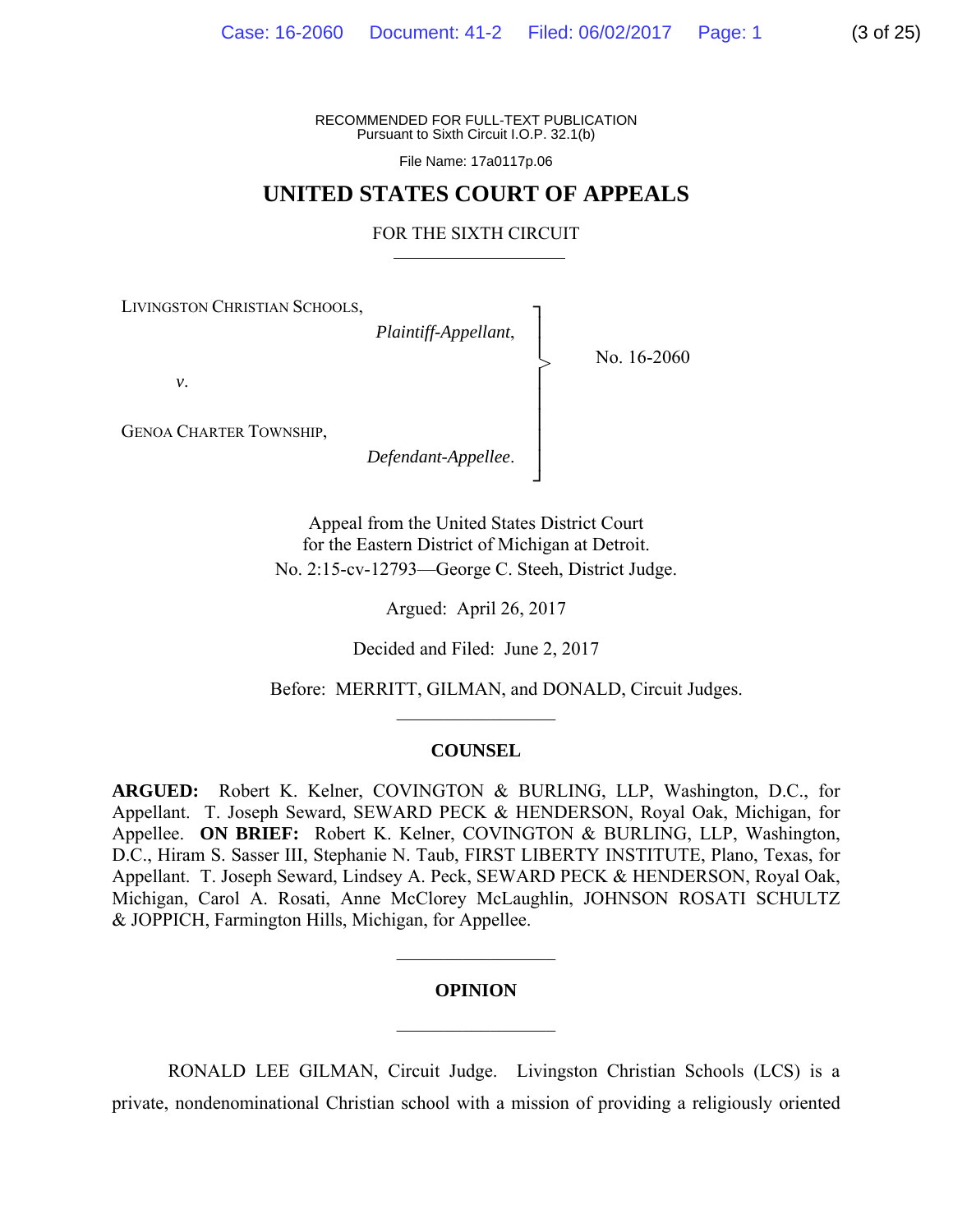education to students in Livingston County, Michigan. After operating for several years in the town of Pinckney, LCS sought to relocate. LCS entered into a lease agreement with Brighton Nazarene Church (the Church), located in Genoa Charter Township (the Township), so that LCS could operate its school on the Church's property. Shortly thereafter, the Township informed LCS that an amended special-use permit would be required before the Church property could be used for the school. The Church then applied for such a permit (hereinafter referred to as the "special-use permit") on LSC's behalf. In a four-to-three vote, the Township Board denied the application.

 The Board's action prompted LCS to file a complaint against the Township in the United States District Court for the Eastern District of Michigan. LCS alleged that the denial of the application for a special-use permit violated the Religious Land Use and Institutionalized Persons Act (RLUIPA), 42 U.S.C. § 2000cc *et seq*. The Township moved for summary judgment in its favor, which the district court granted. For the reasons set forth below, we **AFFIRM** the judgment of the district court.

# **I. BACKGROUND**

# **A. Factual background**

# *1. LCS's attempt to relocate its operations to the Church*

 LCS describes its mission as providing a Christian education "for the Livingston County Community." From 2006 to 2015, LCS carried out this mission at a building in Pinckney (the Pinckney property). Pinckney is located in the southernmost portion of Livingston County, which is outside of the Township.

 A declaration by LCS's treasurer, Scott Panning, notes that Pinckney is "without easy access to the interstate or major commuter roads," that the Pinckney area is less populated than the central area of Livingston County, and that Pinckney's population is declining. In addition, Panning explained that the building on the Pinckney property needed extensive, costly maintenance.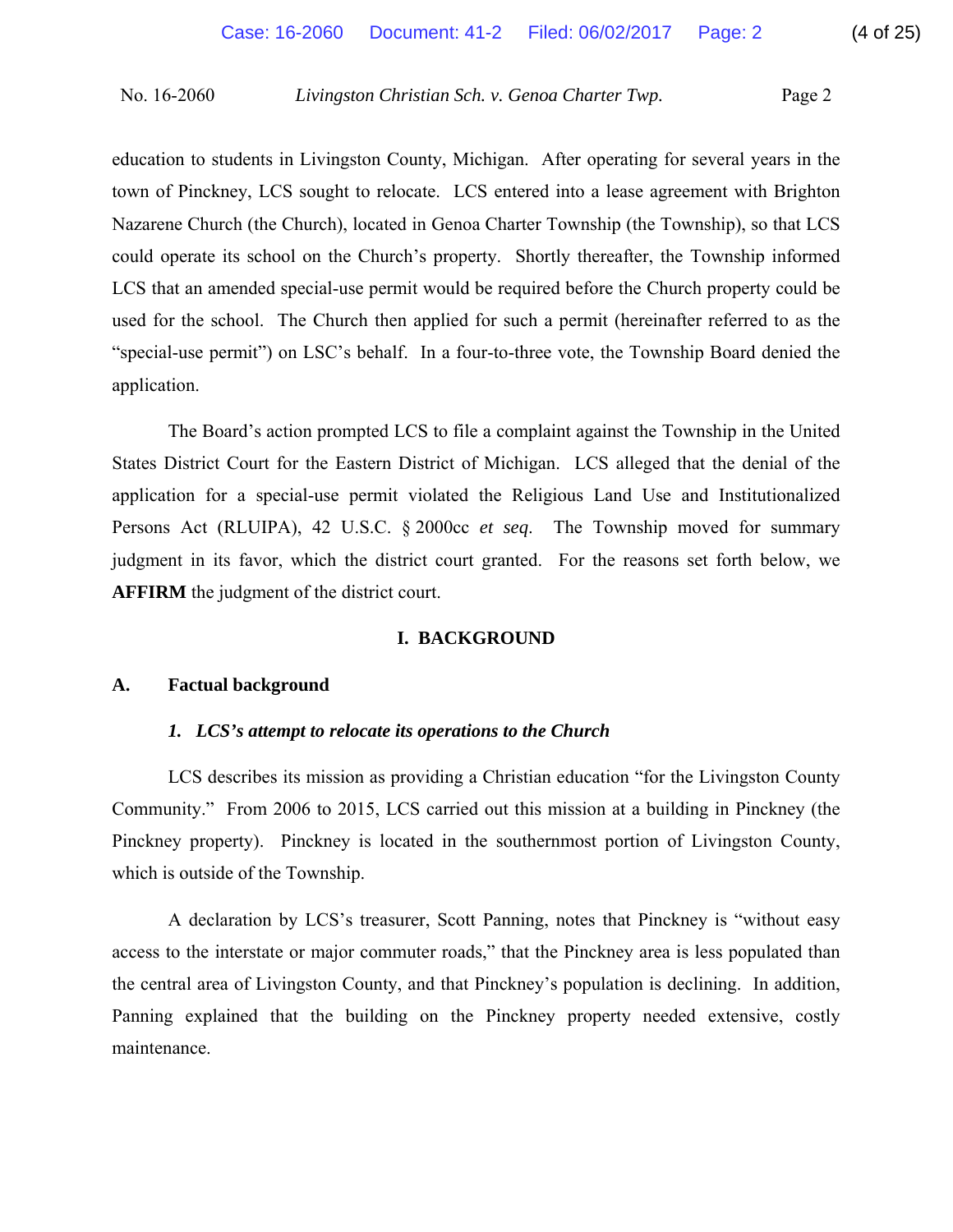LCS asserts that these problems have led to financial difficulties. At a meeting in November 2012, the LCS Board decided that remaining at the Pinckney property on a long-term basis "will end in the dissolution of the school due to lack of enrollment and income." So LCS resolved to search for another location. LCS wanted to relocate to either "the Brighton or Howell area," both of which are within Livingston County. There are both cities and townships by the names of Brighton and Howell; LCS did not specify whether the "area" that it had in mind refers to the city, the township, or both. *See Municipalities*, Livingston County, Michigan, https://www.livgov.com/Pages/Municipalities.aspx (last visited May 31, 2017). Several options within these areas were explored, but LCS asserts that only the Church property was suitable.

LCS then entered into an agreement to lease the Church's building for use as a school. According to Panning, LCS was unaware when signing the lease agreement that the Church would need to amend its special-use permit to allow LCS to so operate. After entering into the lease agreement, LCS prepaid the Church \$70,000 in rent and began advertising its new location to prospective students.

 The Township eventually heard about LCS's plans to operate at the Church and informed the Church that the existing special-use permit would have to be amended in order for LCS to use the Church's building as a school. In March 2015, the Church applied for the permit. Two public hearings were held, where several neighbors of the Church expressed concerns about the application. The primary complaints were that (1) LCS's operations would worsen already heavy traffic, and (2) the Church had a history of failing to comply with its previous special-use permits by using its property in ways that neighboring residents found disruptive.

 After the second meeting, the Township's Planning Commission reviewed the application and a traffic study submitted by the Church. The Planning Commission then recommended that the Township Board approve the Church's application with several conditions attached.

 Despite the Planning Commission's recommendation, the Township Board voted to deny the special-use permit in a four-to-three decision at the July 2015 Board meeting. The July meeting minutes did not explain the reasons for the denial, but the August 3, 2015 meeting minutes did. These reasons included traffic concerns, inconsistency with the single-family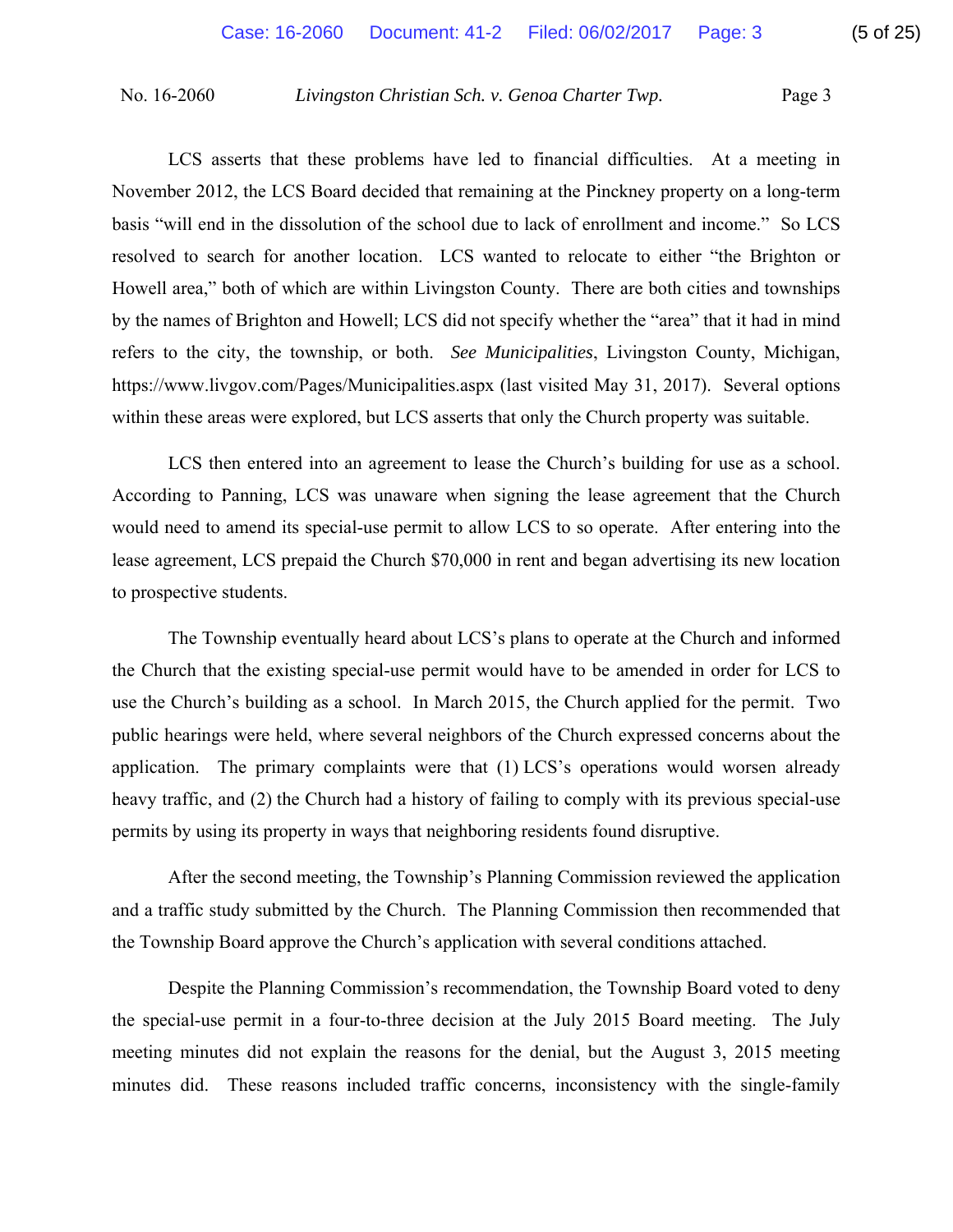residential zoning of the surrounding area, the failure of the Planning Commission's proposed conditional approval to mitigate these problems, and the Church's history of noncompliance with the zoning ordinance and with the conditions on the Church's prior special-use permits.

# *2. LCS's use of other properties*

 After the denial of the special-use permit, LCS entered into a short-term lease with the Whitmore Lake School District in August 2015, which allowed LCS to use the District's former public middle-school building located in neighboring Washtenaw County for LCS's school. Counsel for LCS explained at oral argument that LCS is currently using the Whitmore Lake property under what is essentially a year-to-year lease. But the Whitmore Lake School District has informed LCS that the School District might reoccupy the school building at some point in the future. LCS asserts that the Whitmore Lake property is therefore not a viable long-term option for its school. According to LCS, the Whitmore Lake property is also inadequate for several additional reasons. One is that the property is inconveniently located for LCS's students. The conditions of the lease, moreover, inhibit LCS's efforts to recruit prospective students, to effectively run sports programs, to keep the property secure, and to serve lunch to its students.

 In addition to leasing the Whitmore Lake property, LCS is the owner of the Pinckney property from which it sought to relocate in 2015. Even though LCS owns the Pinckney property, it decided not to continue its operations there when the special-use permit for the Church property was denied. LCS has instead leased the Pinckney property to the Light of the World Academy (LOTWA), a publicly funded charter school, for a term of seven years. The lease was executed on August 20, 2015, after the Township officially denied the Church's application for a special-use permit on August 3, 2015 and after LCS filed its original complaint on August 7, 2015.

# **B. Procedural background**

 In its original complaint, LCS alleged that the Township's denial of the special-use permit violated RLUIPA's substantial-burden provision, 42 U.S.C. § 2000cc(a)(1). LCS later amended its complaint to add alleged violations of the First and Fourteenth Amendments. But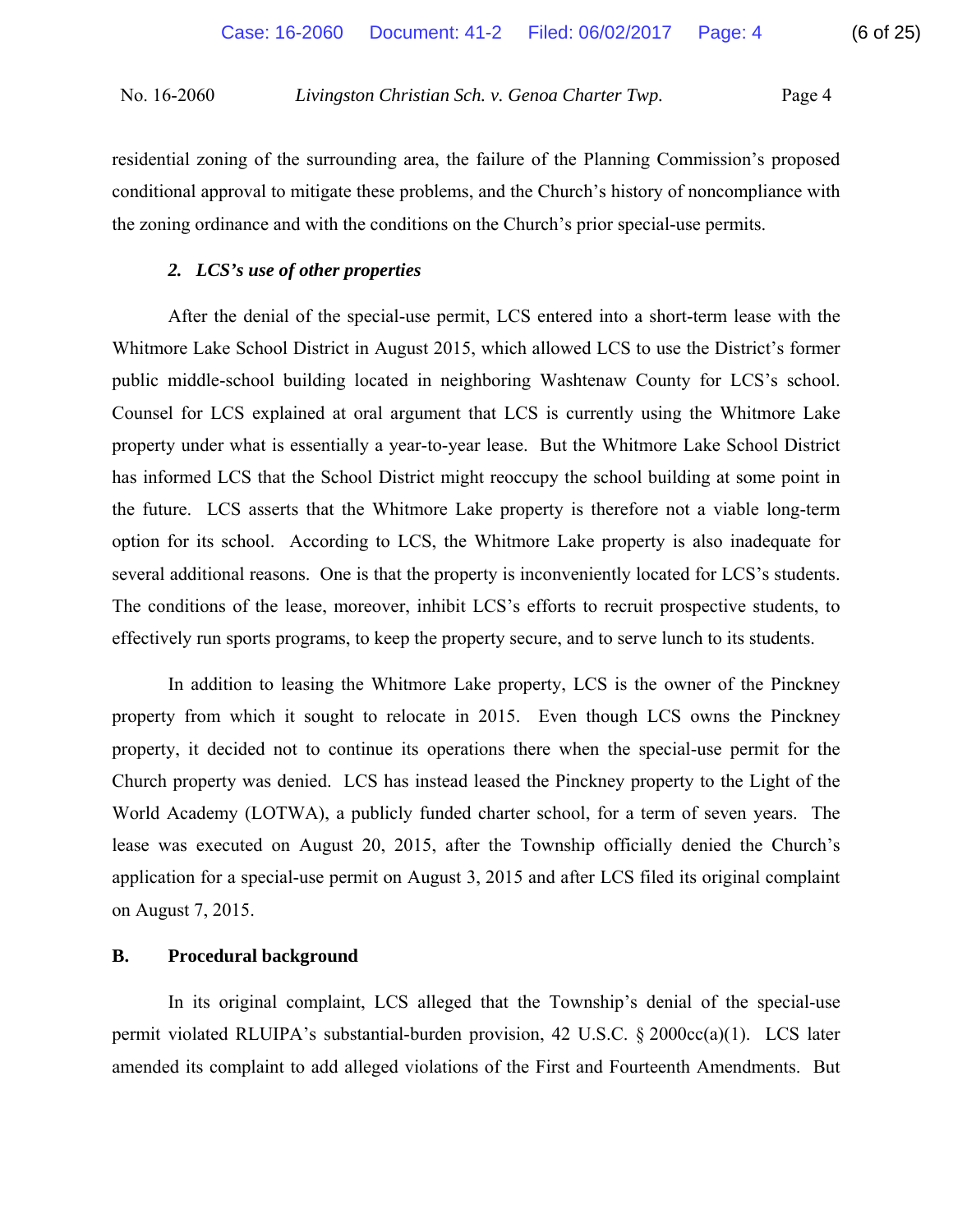neither of these constitutional claims are before us on appeal because LCS has not raised these issues in its brief.

 LCS filed an emergency motion for a temporary restraining order and a preliminary injunction, which the district court denied. The Township then moved for summary judgment. LCS did not file a cross-motion for summary judgment but, in its response to the Township's motion, LCS informally asked the district court to grant summary judgment in its favor pursuant to Rule  $56(f)(1)$  of the Federal Rules of Civil Procedure. Rule  $56(f)(1)$  allows the district court to grant summary judgment in favor of a nonmoving party "[a]fter giving notice and a reasonable time to respond."

 The district court did not act on LCS's request. It instead granted summary judgment in favor of the Township, concluding that the Township's denial of the application did not impose a substantial burden on LCS because LCS had both the Pinckney and Whitmore Lake properties as adequate alternatives to the Church property. Noting that the parties made essentially the same arguments in the summary-judgment proceedings as in the emergency-motion proceedings, the court "incorporate[d] by reference" its ruling denying LCS's motion for a temporary restraining order and a preliminary injunction.

# **II. ANALYSIS**

# **A. Standard of review**

We review de novo the district court's grant of summary judgment. *Williams v. AT&T Mobility Servs.*, 847 F.3d 384, 391 (6th Cir. 2017). Summary judgment is proper when there is no genuine dispute of material fact and the moving party is entitled to judgment as a matter of law. Fed. R. Civ. P. 56(a). A genuine dispute of material fact exists "if the evidence is such that a reasonable jury could return a verdict for the nonmoving party." *Anderson v. Liberty Lobby, Inc.*, 477 U.S. 242, 248 (1986). "We must view all evidence in the light most favorable to the nonmoving party in making this determination." *Williams*, 847 F.3d at 391.

 As for the substantial-burden inquiry, the ultimate decision on whether the Township's actions imposed a substantial burden on LCS under RLUIPA is a question of law for us to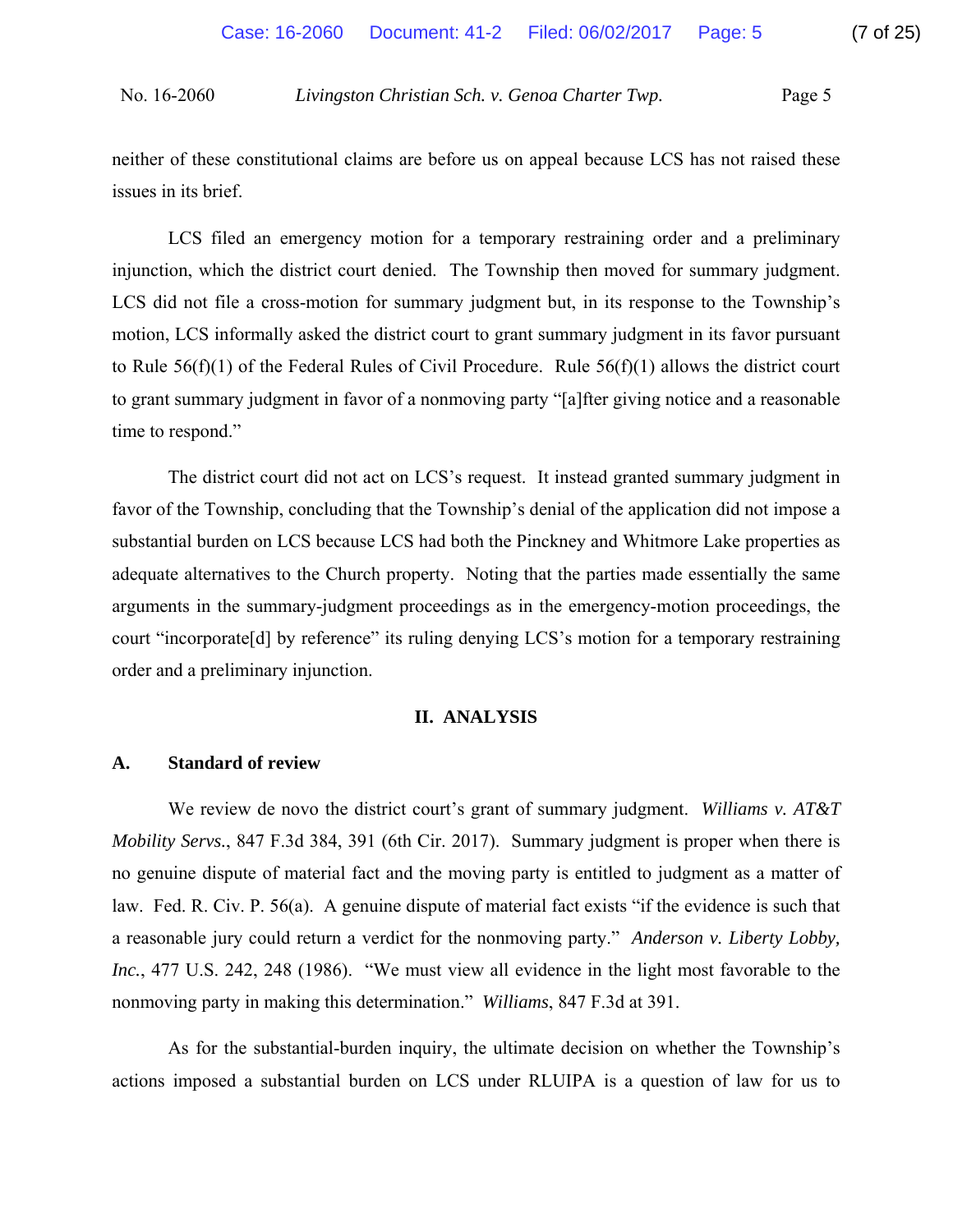decide. *See Roman Catholic Bishop of Springfield v. City of Springfield*, 724 F.3d 78, 93 (1st Cir. 2013) (explaining that the existence of a substantial burden is a question of law because "the corollary question of whether the government's interest is compelling is generally treated as a question of law," and because of the importance of appellate courts conducting de novo reviews of the legal aspects of First Amendment claims, which are "corollaries" of RLUIPA claims). *But see World Outreach Conference Ctr. v. City of Chicago*, 591 F.3d 531, 539 (7th Cir. 2009) (assuming with little reasoning that the substantial-burden inquiry is a factual question, and noting that no other court at that point in time had specified whether this was a question of law or of fact).

# **B. LCS's leasehold interest is protected under RLUIPA.**

RLUIPA explicitly protects "leasehold" interests in property. *See* 42 U.S.C. § 2000cc-5(5). "Leasehold" and "ownership" interests are listed in the same provision and are therefore presumably entitled to the same level of protection. LCS clearly possessed a leasehold interest in the Church property by way of the lease agreement. The Township does not dispute that LCS had such an interest. Rather, the Township argues that the district court correctly concluded that the denial of the special-use permit did not violate RLUIPA because the denial did not effectively bar all religious exercise on the Church's property.

But the religious institution at issue here is LCS, not the Church, and the land interest at issue is LCS's leasehold interest, not the Church's ownership interest. In addition, LCS persuasively argues that taking into account the Church's ability to use the property for its own purposes as a factor against LCS's RLUIPA claim would result in treating LCS differently from a religious institution that leased property from a secular landlord. We will therefore consider only LCS's ability to exercise *its* religious mission (and not the Church's) in evaluating whether there was a substantial burden on LCS.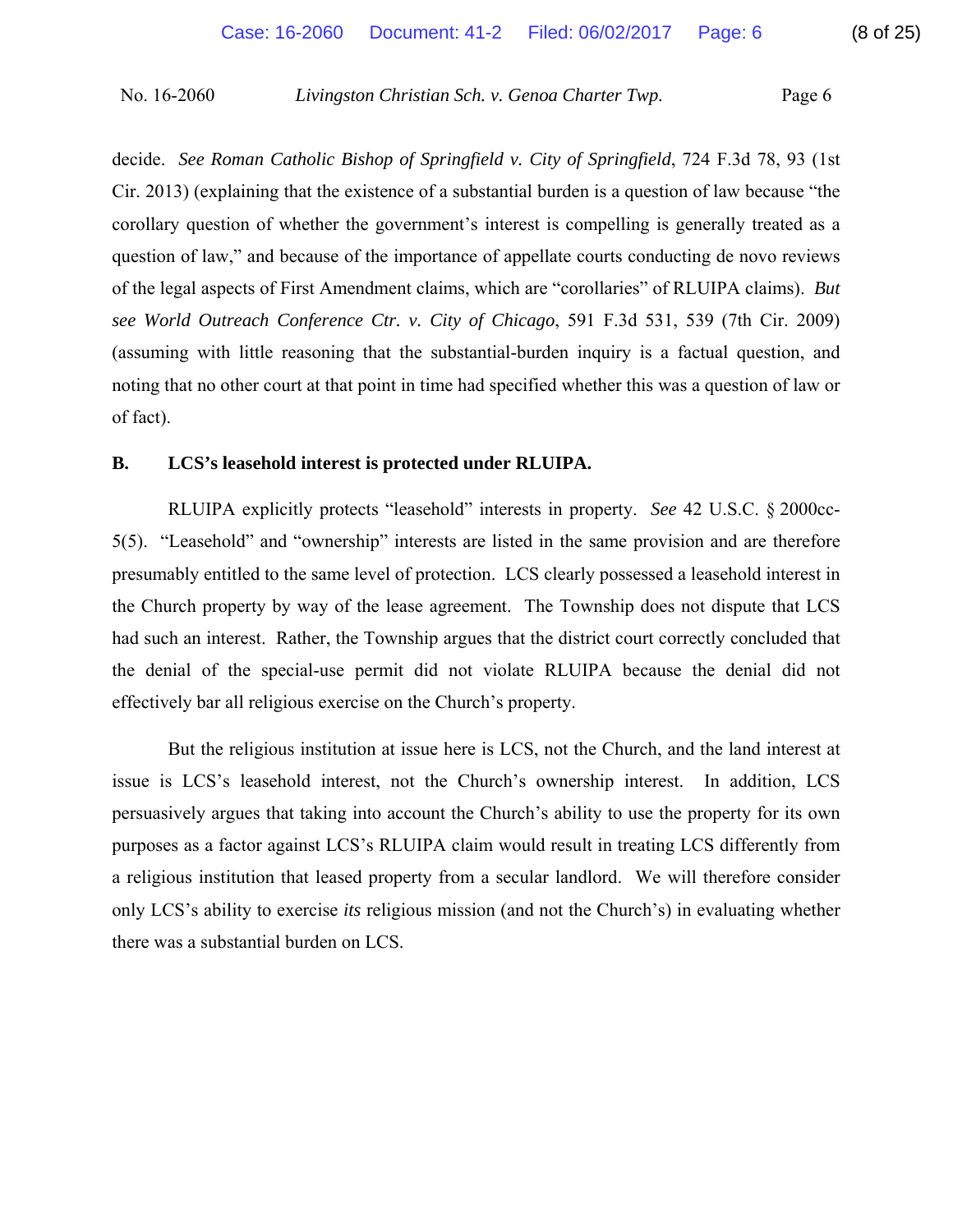# **C. The test for whether a substantial burden exists**

 RLUIPA does not define the term "substantial burden." Its only reference to the term is contained in the following provision:

No government shall impose or implement a land use regulation in a manner that imposes a substantial burden on the religious exercise of a person, including a religious assembly or institution, unless the government demonstrates that the imposition of the burden  $\dots$  (A) is in furtherance of a compelling governmental interest; and (B) is the least restrictive means of furthering that compelling governmental interest.

42 U.S.C. § 2000cc. Nor has the Supreme Court had occasion to focus on the substantial-burden inquiry under RLUIPA in the land-use context, although it has done so in the institutionalizedpersons context. *See Holt v. Hobbs*, 135 S. Ct. 853, 862 (2015) (holding that a prison's policy forbidding a prisoner to grow a beard of a certain length, which the prisoner sincerely believed was required by his religion, substantially burdened the prisoner even though the prison permitted him to engage in other religious practices, such as following a specified diet and keeping a prayer rug in his cell). Even in *Holt*, the Supreme Court did not articulate a definition of "substantial burden," but rather explained that the ability to engage in other religious practices did not prevent a prisoner from making a substantial-burden claim as to the rule against growing a half-inch beard. We will therefore turn to caselaw from this court and other circuits regarding the substantial-burden inquiry.

# *1. Sixth Circuit cases*

 There are only two cases in this circuit, both of which are unpublished, that address the question of whether a land-use regulation imposed a substantial burden under RLUIPA. The first is *DiLaura v. Township of Ann Arbor*, 112 F. App'x 445 (6th Cir. 2004), where this court affirmed the district court's conclusion that a substantial burden existed based on a zoning ordinance that required the plaintiffs, who wanted to establish an overnight religious retreat, to operate as a bed-and-breakfast establishment. *Id.* at 446. In *DiLaura*, the court noted that restrictions on such establishments prevented the plaintiffs from serving Communion wine and meals other than breakfast. The plaintiffs would also have been required to charge their guests a fee for lodging. Because the plaintiffs' plan was to operate a prayer retreat that would provide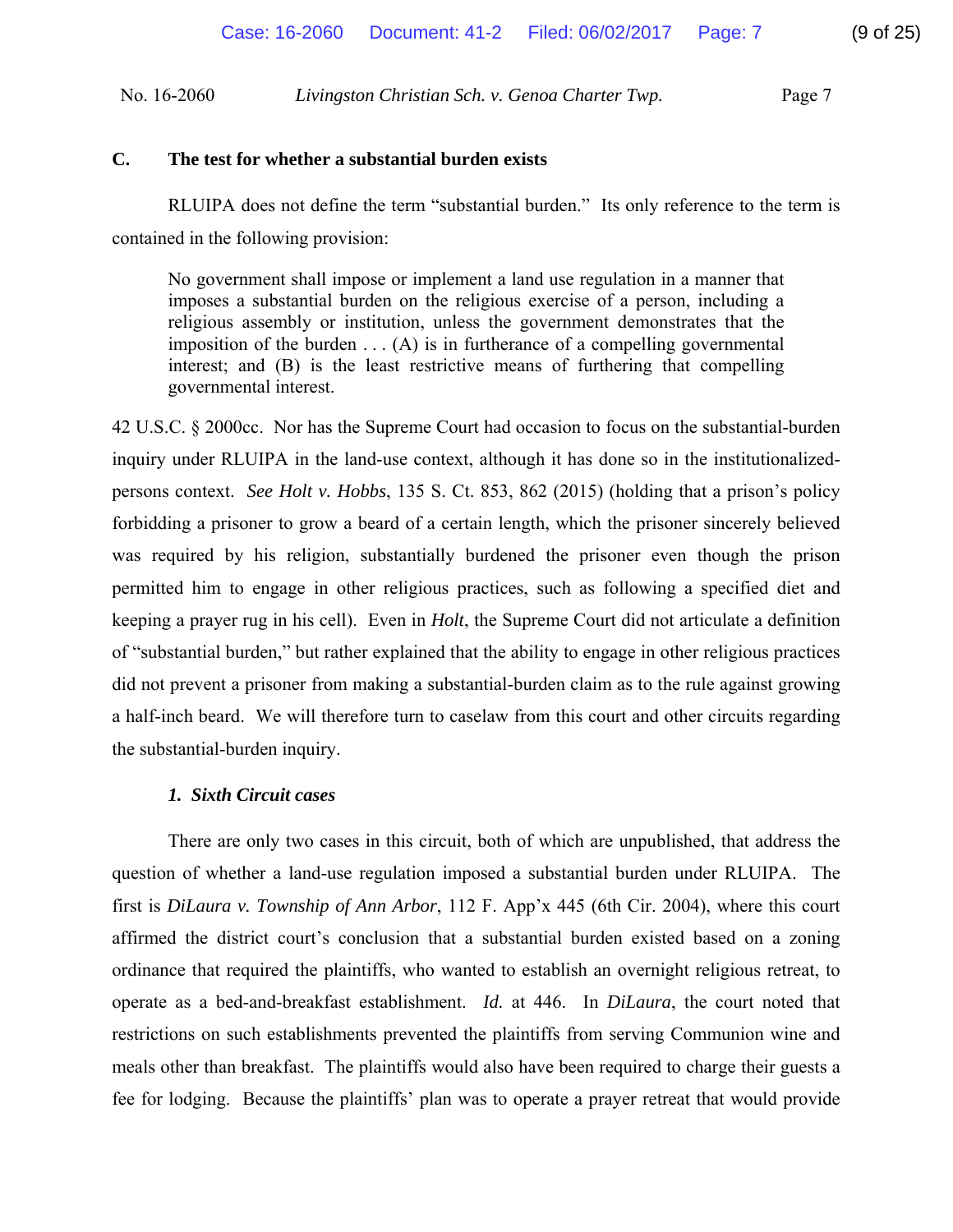free lodging, and to serve lunch, dinner, and Communion wine, the court found that the plaintiffs would be "effectively barred . . . from using the property in the exercise of their religion" if their property were designated as a bed and breakfast. *Id.* The court did not provide any other explanation for its holding or articulate a test for whether a substantial burden existed.

 The other Sixth Circuit case is *Living Water Church of God v. Charter Township of Meridian*, 258 F. App'x 729 (6th Cir. 2007), where this court reversed the district court's conclusion that a substantial burden existed. 258 F. App'x at 742. In *Living Water*, the plaintiff was a church that wanted to construct an additional building on its property for use both as a religious school and as extra space for the church. *Id.* at 731. A special-use permit that was needed for the building was granted insofar as it allowed a school on the residentially zoned property. *Id.* at 732. But the permit restricted the church to a total of 25,000 square feet of floor space amongst all of its buildings, thwarting the church's efforts to construct a single building of almost 35,000 square feet. *Id.* at 731–32.

 The court in *Living Water* explicitly "decline[d] to set a bright line test" to determine whether a substantial burden exists, but announced "a framework to apply to the facts before us." *Id.* at 737. That framework asks: "[D]oes the government action place substantial pressure on a religious institution to violate its religious beliefs or effectively bar a religious institution from using its property in the exercise of its religion?" *Id.* The court also stated that a land-use regulation "may make religious exercise more expensive or difficult" without necessarily imposing a substantial burden. *Id.* Applying this framework, the court concluded that the church had not been substantially burdened because the church remained free to construct a school building. *Id.* at 738–39. The court concluded that there was no evidence in the record that a new building of the permitted size would be so inadequate as to constitute a substantial burden. *Id.* at 739. Although the court acknowledged testimony that the church would be burdened by incurring additional expenses to develop plans for a smaller building, and by not having space for a gymnasium, the court concluded that these were "mere inconvenience[s]." *Id.* 

In a concurring opinion, Judge Moore cautioned that *Living Water*'s framework was "inadvisable" because the effective-bar prong was "so broad as to swallow the substantial-burden inquiry." *Id.* at 742 (Moore, J., concurring). We agree. The language of the effective-bar prong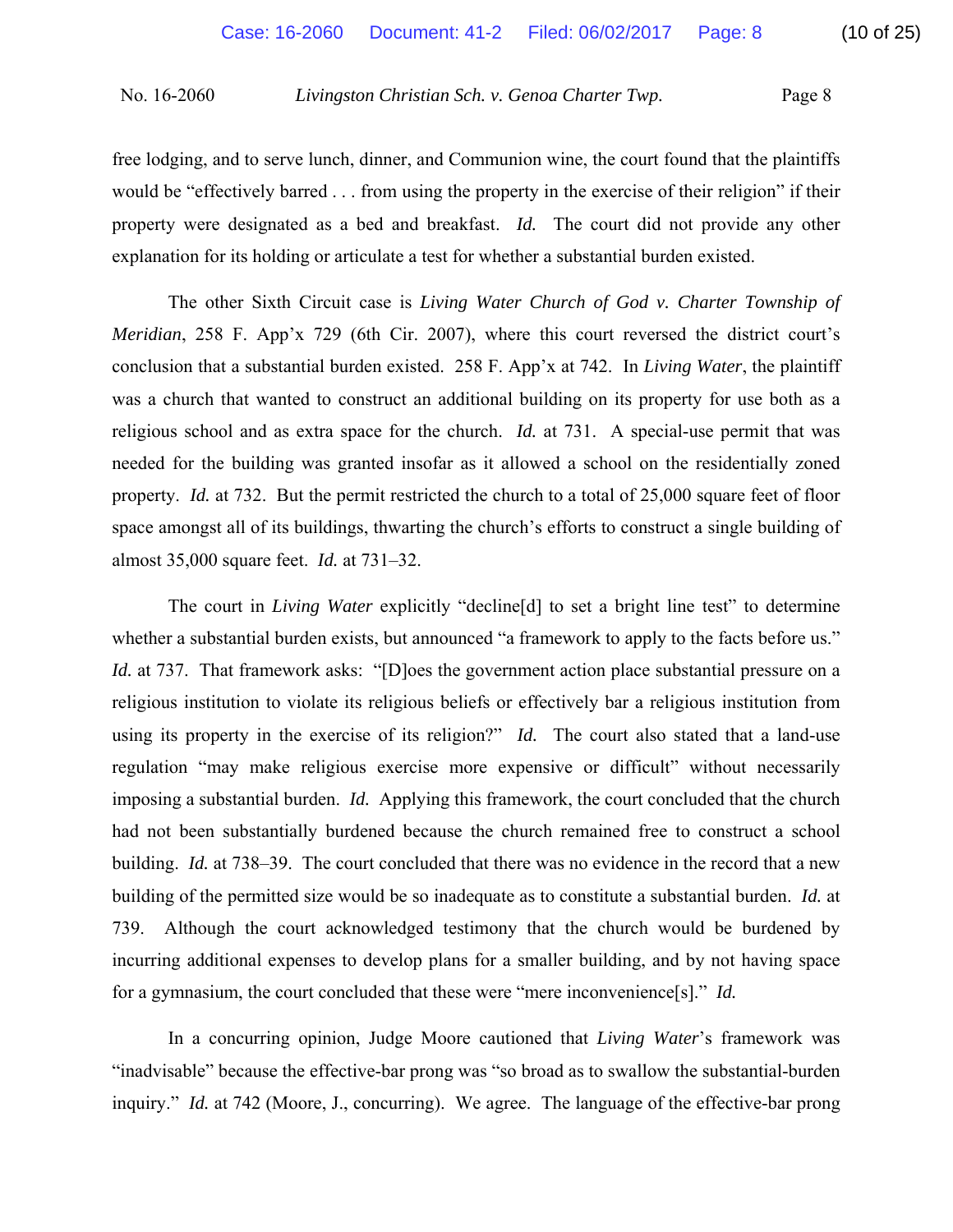would mean that, any time that a land-use regulation completely barred the religious use of a property, a substantial burden would automatically exist. *See, e.g.*, *Andon, LLC v. City of Newport News*, 813 F.3d 510, 516 (4th Cir. 2016) (explaining that any framework that would essentially create an "automatic exemption" from land-use regulations for religious plaintiffs would contravene RLUIPA's intent).

Moreover, the effective-bar prong of *Living Water* fails to take into account circumstances that other circuits have considered in the substantial-burden inquiry, such as whether a religious institution has ready alternatives to carry out its mission, or whether the religious institution's inability to use available land was self-imposed. *See* Part II.C.3. below. Judge Moore also noted that no other circuit had adopted the effective-bar language. *Living Water*, 258 F. App'x at 742 (Moore, J., concurring). Nor are we aware of any other circuit that has done so since *Living Water* was decided.

Finally, the court in *Living Water* was apparently trying to avoid creating a precedent, specifically crafting "a framework to apply to the facts before us." 258 F. App'x at 737. The factual context in the present case is materially different from that in *Living Water*. We therefore decline to follow the *Living Water* framework and will instead focus directly on RLUIPA's test of whether the "land-use regulation . . . imposes a substantial burden on the religious exercise of [the] institution."  $42$  U.S.C.  $\frac{6}{9}$  2000cc.

# *2. The meaning of "substantial burden" under RLUIPA*

One principle that clearly emerges from both *Living Water* and our sister circuits' decisions is that not just any imposition on religious exercise will constitute a violation of RLUIPA. Instead, a burden must have some degree of severity to be considered "substantial." *See, e.g.*, *Int'l Church of the Foursquare Gospel v. City of San Leandro*, 673 F.3d 1059, 1067 (9th Cir. 2011) (explaining that a substantial burden "must impose a significantly great restriction or onus upon [religious] exercise" (quoting *San Jose Christian Coll. v. City of Morgan Hill*, 360 F.3d 1024, 1034 (9th Cir. 2004))); *Midrash Sephardi, Inc. v. Town of Surfside*, 366 F.3d 1214, 1227 (11th Cir. 2004) (concluding that a substantial burden is "more than an inconvenience"). As this court recognized in *Living Water*, taking seriously the requirement that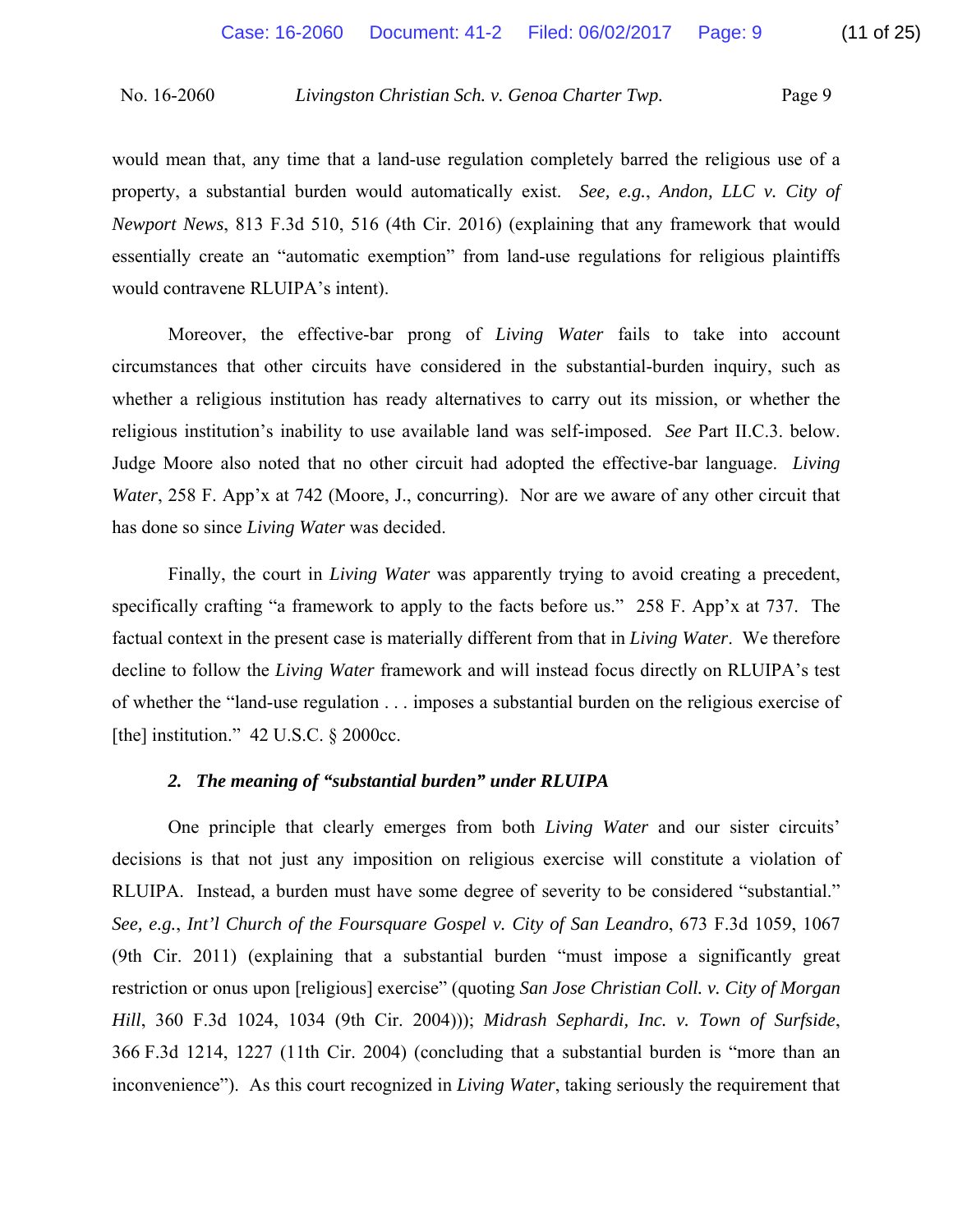a burden be "substantial" is necessary in order to avoid an interpretation of RLUIPA that would exempt religious institutions from all land-use regulations. 258 F. App'x at 729, 736 ("If the term 'substantial burden' is not to be read out of the statute, RLUIPA cannot stand for the proposition that a construction plan is immune from a town's zoning ordinance simply because the institution undertaking the construction pursues a religious mission.").

 Other circuits have persuasively explained that land-use regulations do not typically compel plaintiffs to "violate their beliefs" in the way that, for example, prison rules might require an inmate to engage in conduct that goes against his or her religious tenets. *See, e.g.*, *Bethel World Outreach Ministries v. Montgomery Cty. Council*, 706 F.3d 548, 555–57 (4th Cir. 2013) (explaining that the government does not have "absolute control" over religious institutions in the land-use context in the same way that a prison has control over inmates, so that land-use decisions will "rarely" force a religious institution to violate its beliefs). But land-use regulations can prohibit a plaintiff from engaging in desired religious behaviors, causing some courts to define a substantial burden as something that places significant pressure on an institutional plaintiff to modify its behavior. *See id.* at 555.

# *3. Several factors from our sister circuits' caselaw are helpful in determining whether LCS was substantially burdened by the Township's action.*

 Our sister circuits have identified several factors that are helpful in determining whether a land-use regulation has imposed a substantial burden on a religious institution. One factor, which the district court properly considered here, is whether the religious institution has a feasible alternative location from which it can carry on its mission. *See Westchester Day Sch. v. Vill. of Mamaroneck*, 504 F.3d 338, 352 (2d Cir. 2007). Whether the religious institution will suffer "substantial 'delay, uncertainty, and expense'" due to the imposition of the regulation is another factor. *Id.* at 349 (quoting *Saints Constantine & Helen Greek Orthodox Church, Inc. v. City of New Berlin*, 396 F.3d 895, 901 (7th Cir. 2005).

 The plaintiff's own actions have also been found relevant in determining whether a burden is considered substantial. Several circuits have held that, when a plaintiff has imposed a burden upon itself, the government cannot be liable for a RLUIPA substantial-burden violation. For example, when an institutional plaintiff has obtained an interest in land without a reasonable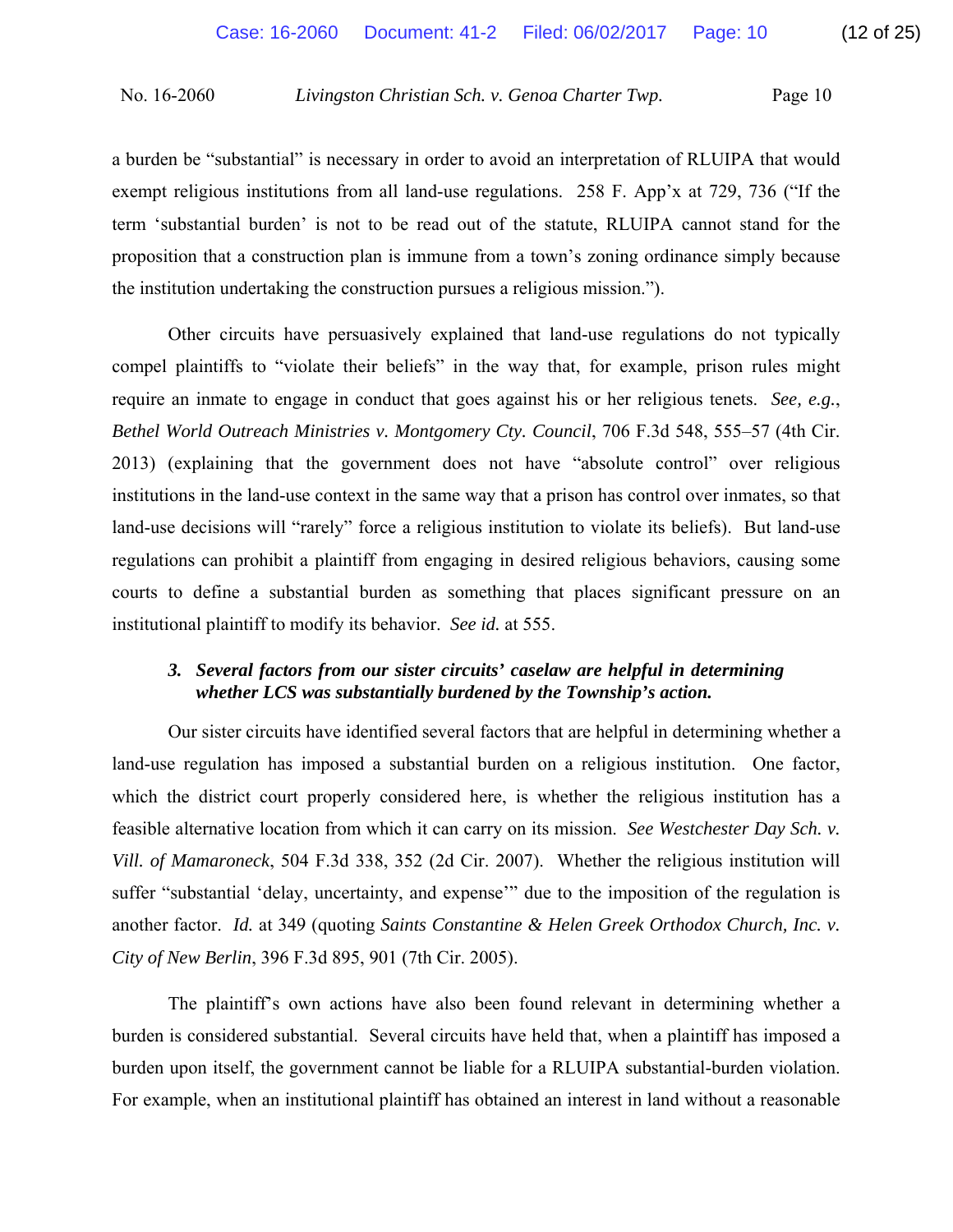expectation of being able to use that land for religious purposes, the hardship that it suffered when the land-use regulations were enforced against it has been deemed an insubstantial burden. *See, e.g.*, *Andon*, 813 F.3d at 515 (concluding that a burden was not substantial because it was self-imposed when the plaintiff entered into a contingent lease agreement for a property despite knowing that the property failed to meet applicable setback requirements and having been informed that the application for a zoning variance would be denied); *Petra Presbyterian Church v. Vill. of Northbrook*, 489 F.3d 846, 851 (7th Cir. 2007) (concluding that the plaintiff was not substantially burdened when it had imposed the burden upon itself by purchasing property in an industrial zone for use as a church after having been informed that its special-use application would be denied because the relevant zoning ordinance banned churches in that zone).

 Whether LCS had a feasible alternative location, whether LCS faced substantial delay, uncertainty, and expense, and whether LCS's burden was self-imposed are helpful factors for us to consider in determining whether the Township's action placed a substantial burden on LCS in this case. We therefore discuss in Part III.D. below how these factors apply to the case before us.

 As a final matter to consider, we note one often-cited factor: whether there is evidence that the municipality's decisionmaking process was arbitrary, capricious, or discriminatory. *See, e.g.*, *Westchester*, 504 F.3d at 350–51; *Guru Nanak Sikh Soc'y v. Cty. of Sutter*, 456 F.3d 978, 989–91 (9th Cir. 2006); *Saints Constantine*, 396 F.3d at 900–01. We deem this factor irrelevant in the present case because LCS has not argued that it faced a substantial burden as a result of any discriminatory decisionmaking by the Township. LCS instead alleges that the Township's decision was discriminatory only with regard to the Township's purported lack of a compelling interest for denying the special-use permit application.

 In any event, although several other circuits have taken evidence of alleged discrimination into account in considering whether there was a substantial burden on religious exercise, we decline to adopt this approach. Evidence of improper decisionmaking is more appropriately considered when evaluating whether a governmental action was narrowly tailored to serve a compelling state interest—an inquiry that the court should undertake only after finding that a substantial burden exists. *See Living Water Church of God v. Charter Twp. of Meridian*, 258 F. App'x 729, 741 (6th Cir. 2007) (declining to consider evidence of arbitrary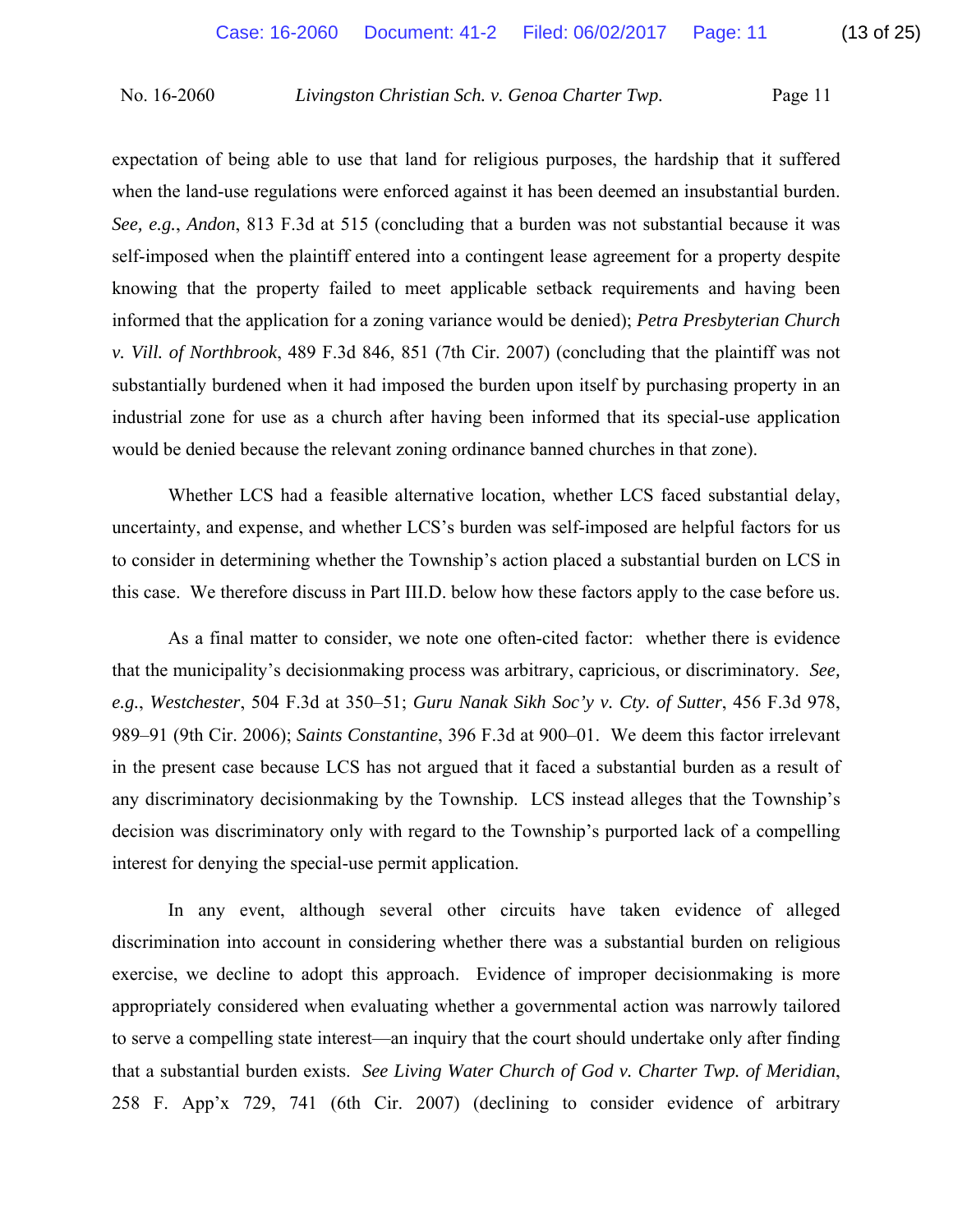decisionmaking by the municipality where the church had failed to first show that a substantial burden existed, noting that proof of the municipality's motive is not relevant to the substantialburden inquiry).

 RLUIPA, moreover, contains a separate prohibition on discrimination in the implementation of land-use regulations, which does not require that the regulation impose a substantial burden. *See* 42 U.S.C. § 2000cc(b)(1)–(2) (prohibiting governmental entities from "impos[ing] or implement[ing] a land use regulation in a manner that" either "treats a religious assembly or institution on less than equal terms with a nonreligious assembly or institution" or "discriminates against any assembly or institution on the basis of religion or religious denomination"). Finding a substantial burden due to evidence of discrimination would obviate the need for § 2000cc(b)(1)–(2). *See Bethel World Outreach Ministries*, 706 F.3d at 557 (concluding that requiring proof of religious discrimination in order to make out a substantialburden claim "would render the nondiscrimination provision superfluous").

# **D. The district court's grant of summary judgment to the Township was proper because, as a matter of law, LCS failed to put forth sufficient evidence to establish that the Pinckney property was an inadequate location for its religious mission.**

LCS argues that the district court erred in granting summary judgment to the Township on the basis that the Pinckney and Whitmore Lake properties were "ready alternatives" for LCS. Several of our sister circuits have addressed the issue of when the availability of other properties defeats a substantial-burden claim. Where plaintiffs have had access to other properties close to the property affected by the challenged land-use regulation, the courts have generally found that no substantial burden exists. *See World Outreach Conference Ctr. v. City of Chicago*, 591 F.3d 531, 539 (7th Cir. 2009) (concluding that there was no substantial burden when the plaintiff was denied permission to demolish a historic building on its property and construct a new building, given that the plaintiff owned other empty space on its campus where it could construct the building); *Lighthouse Inst. for Evangelism, Inc. v. City of Long Branch*, 100 F. App'x 70, 73, 77 (3d Cir. 2004) (concluding that the plaintiff had not demonstrated a likelihood of success on a substantial-burden claim when the plaintiff was denied a variance for property that it had purchased, reasoning that the plaintiff was able to fully operate at a rented location just across the street from the property at issue); *see also Midrash Sephardi, Inc. v. Town of Surfside*,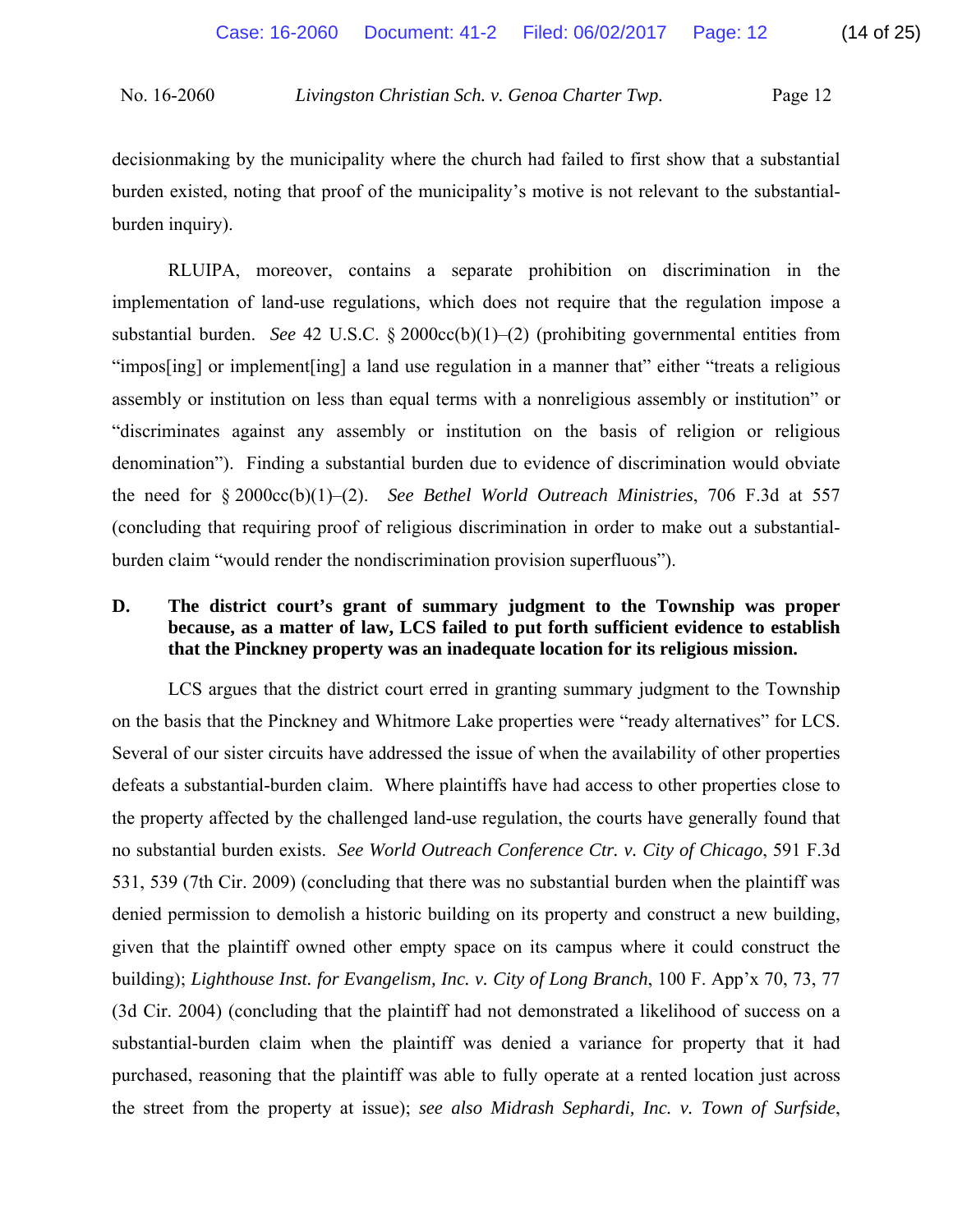366 F.3d 1214, 1227–28 (11th Cir. 2004) (concluding that walking a few additional blocks was not a substantial burden where the zoning ordinance required the plaintiff, an Orthodox Jewish synagogue whose members' beliefs forbade them from using motorized vehicles on the Sabbath, to be located a few blocks away from its desired location).

 On the other hand, RLUIPA plaintiffs have survived a motion for summary judgment where they have raised a genuine dispute as to whether their current location was adequate for their religious mission. *See, e.g.*, *Bethel World Outreach Ministries*, 706 F.3d at 558 (holding that the plaintiff church had put forth sufficient evidence to survive summary judgment where the already-existing facilities were so overcrowded that the church had to hold four services each Sunday, to shorten each one, to change its Communion and "Altar Call" practices, and to turn people away); *Int'l Church of the Foursquare Gospel v. City of San Leandro*, 673 F.3d 1059, 1068–69 (9th Cir. 2011) (holding that the plaintiff church had demonstrated that its current facility was inadequate because the church's "core beliefs" required it to assemble in one worship service, yet it had to hold three Sunday services in its existing facility); *Westchester Day Sch. v. Vill. of Mamaroneck*, 504 F.3d 338, 352 (2d Cir. 2007) (holding that there was a substantial burden on the plaintiff school, in part because the school had demonstrated that it was expanding and that its existing buildings did not have sufficient space).

 In each of the cases ruling in the plaintiffs' favor, the plaintiffs had demonstrated that they were unable to carry out some core function of their religious activities due to the inadequacy of their current facilities. The school in *Westchester Day School*, for example, presented evidence from architects and other experts that existing buildings did not have enough space to incorporate planned expansions for new classrooms, labs, art and music rooms, and other facilities, all of which would be used for educational purposes that integrated religious teachings. 504 F.3d at 346, 352. In *Bethel*, the church likewise put forth evidence that Communion and Altar Call practices had to be modified, and that worshippers had to be turned away, due to the fact that the services were overcrowded. 706 F.3d at 558. The church in *Foursquare* also demonstrated that its current facilities did not provide sufficient space for the congregation to worship in one service, preventing the unity of worship that was central to its beliefs. 673 F.3d at 1069. When such central religious beliefs are in question, courts must be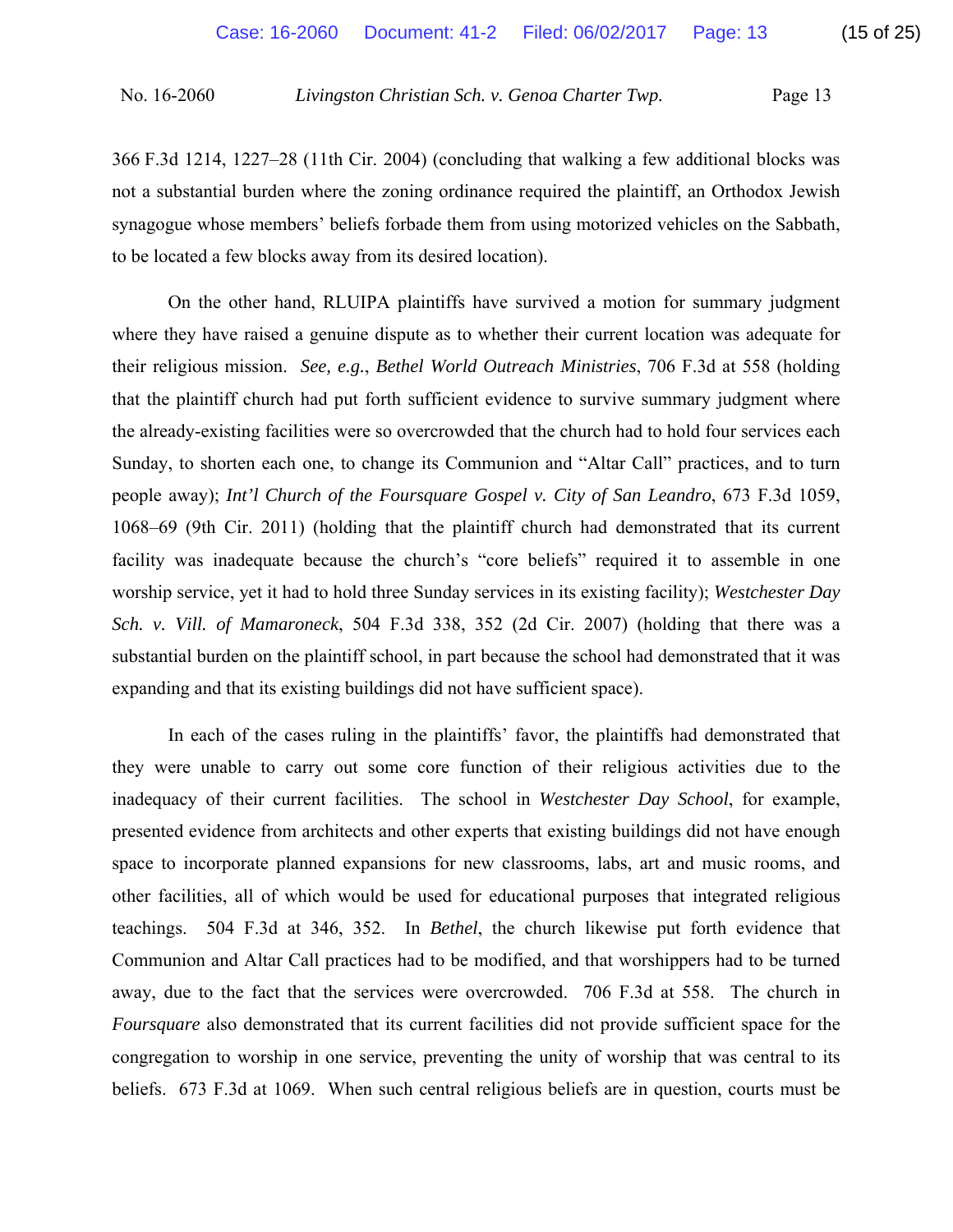especially deferential to testimony from the religious institution about the truth of that belief. *Id.*  (explaining that the plaintiff had clearly alleged that its "core beliefs" were at stake, and that the Supreme Court has cautioned that "while a court can arbiter the sincerity of an individual's religious beliefs, courts should not inquire into the truth or falsity of stated religious beliefs").

 Unlike the plaintiffs in the aforementioned cases, LCS put forth only conclusory evidence that the Pinckney property is inadequate, and LCS did not allege that any of its core religious functions cannot be carried out at Pinckney. LCS submitted declarations from its principal and its treasurer as evidence of dwindling enrollment. These declarations state that "the fulfillment of [LCS's] religious mission of operating a Christian school to serve the entire Livingston County community necessitated a move from the Pinckney Property . . . to a facility more centrally located in Livingston County"; that LCS's enrollment increased due to the anticipated move to the Church and decreased upon denial of the permit; that the Pinckney property is "without easy access to the interstate or major commuter roads," making attracting students difficult; that Pinckney is "much less populated than the central area of Livingston County"; that Pinckney's population has recently declined; that the Pinckney property "required extensive maintenance and was in need of expensive repairs"; and that the Church was a superior alternative to the Pinckney property because LCS would be able to attract families affiliated with the Church.

 LCS also submitted its Board's meeting minutes stating the Board's fear that remaining at the Pinckney property would eventually cause LCS to go out of business. In addition, LCS argues that the Pinckney property is inadequate because LOTWA had to switch its model from being a private religious school to being a publicly funded charter school in order to operate there. Excerpts of a deposition of LOTWA's president, Laura Burwell, are offered in support of this claim.

 Although the above evidence provides a modicum of support for the proposition that the Pinckney property's location is inadequate, it is not sufficient to meet LCS's burden of surviving the Township's motion for summary judgment. The meeting minutes and other statements fearing that LCS will eventually be forced to close are little more than speculation because they are not substantiated by facts in the record. *See Alexander v. CareSource*, 576 F.3d 551, 560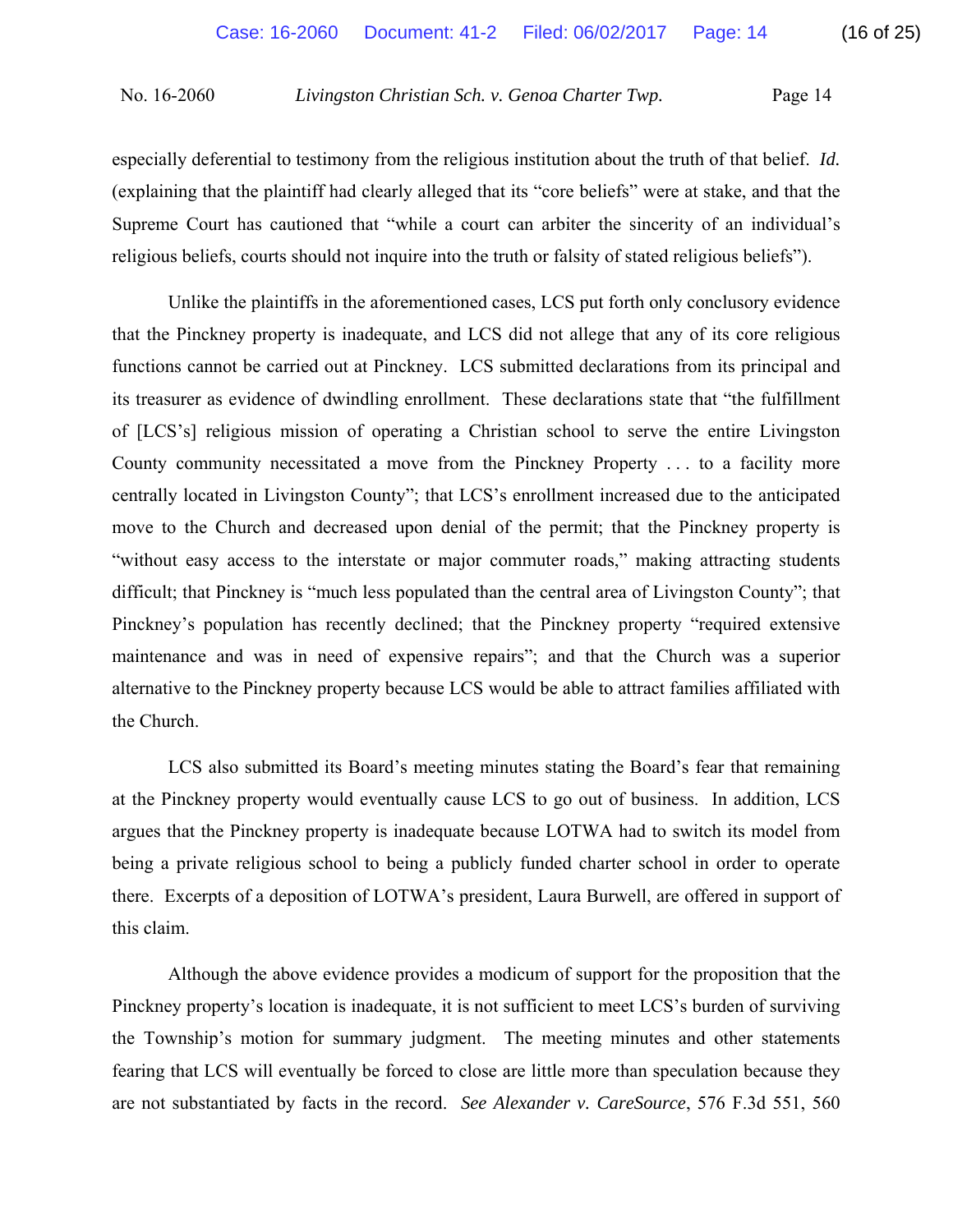(6th Cir. 2009) ("Conclusory statements unadorned with supporting facts are insufficient to establish a factual dispute that will defeat summary judgment."). As this court stated in *Living Water*, whether a substantial burden exists must be evaluated at the present moment, not based on speculation about whether such a burden might arise in the future. *Living Water Church of God v. Charter Twp. of Meridian*, 258 F. App'x 729, 738 (6th Cir. 2007).

 When faced with the burden of producing sufficient evidence to demonstrate that a genuine dispute of material fact existed, LCS had the obligation to provide evidence to substantiate its claims. LCS conceded at oral argument that it failed to provide its financial records to document the extent of its present loss of funds. Likewise, LCS acknowledged that it had not provided enrollment statistics to demonstrate the alleged drop in student enrollment that prompted LCS to relocate. The declarations provided by LCS did establish that 139 students were enrolled during LCS's last year at Pinckney, that 59 new students had enrolled after the announcement of LCS's move to the Church, and that 18 new students and 15 returning students unenrolled after the special-use permit was denied. But the declarations provide no historical enrollment data to indicate how LCS performed before its last year at Pinckney.

 Moreover, LCS failed to produce evidence that would be admissible at trial about *why* the alleged drop in enrollment occurred. To make out a substantial-burden claim under RLUIPA, LCS must demonstrate that the land-use regulation implemented by the Township—the denial of the Church's special-use permit application—imposed a substantial burden on LCS. *See*  42 U.S.C. § 2000cc. LCS cannot prevail if the burden of declining enrollment was caused by something other than its inability to relocate to the Church. *See Andon, LLC v. City of Newport News*, 813 F.3d 510, 515 (4th Cir. 2016) (explaining that burdens are not substantial if they are self-imposed).

 Although LCS could have introduced evidence regarding the reasons for its drop in enrollment by providing declarations or depositions from the families of students who unenrolled after the Church's special-use permit was denied, LCS did not do so. Panning's declaration states that Pinckney's remote location was the reason for the declining enrollment. But this explanation of the students' alleged reasons for unenrolling is based on hearsay. The statement would therefore be inadmissible at trial if offered to prove that the actual cause of the declining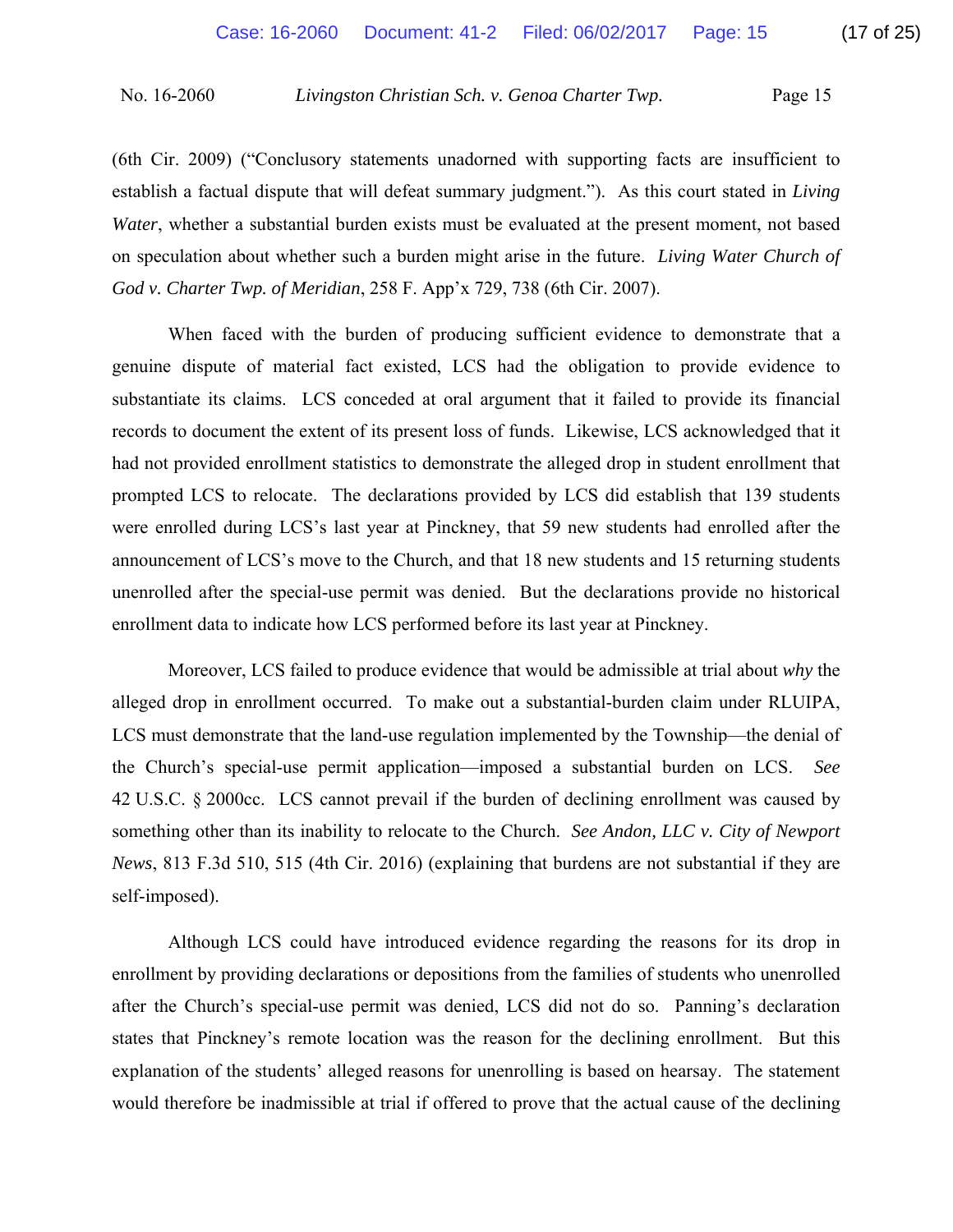enrollment was Pinckney's remote location. *See* Fed. R. Civ. P. 56(c) (providing that an affidavit or declaration may be used as evidence at the summary-judgment stage only if it is "made on personal knowledge" and "set[s] out facts that would be admissible in evidence"); *Alpert v. United States*, 481 F.3d 404, 408–09 (6th Cir. 2007) (explaining that statements in an affidavit that amounted to hearsay cannot be considered at the summary-judgment stage).

 Similarly, the evidence about LOTWA's decision to become a publicly funded charter school instead of remaining a religious school is insufficient because it does not explain the reason for *LCS*'s financial difficulties. Even the testimony of LOTWA's president Burwell, on which LCS heavily relies for its argument that the Pinckney property is unsuitable, indicates that LOTWA's experience cannot be compared to LCS's. Burwell stated in her deposition that LOTWA became a charter school because it was "having a difficult time keeping our enrollment numbers up at a tuition-based school" after relocating to Pinckney. When asked whether she knew why the Pinckney property did not fit LCS's needs, however, Burwell stated that "I don't know if Livingston Christian had the same experience." The record contains only five nonconsecutive pages of Burwell's deposition and provides no other context about LOTWA's finances, enrollment statistics, or student demographics that might allow for a persuasive comparison of LOTWA to LCS.

 And even if we were to assume that LCS's characterization of Pinckney as a remote, inaccessible area is supported by record evidence that would be admissible at trial, we conclude as a matter of law that remaining at the Pinckney property would not have imposed a substantial burden on LCS. The Pinckney property, located at 550 E. Hamburg St., Pinckney, Michigan, is a 12.1-mile drive from the Church, located at 7669 Brighton Road, Brighton, Michigan. *See*  maps.google.com. Because LCS insists that the Church would have been a more convenient location for many students, the Pinckney property's distance from the Church is relevant. In addition, the Pinckney property is 11.1 miles from what the Township pinpoints as the geographic center of Livingston County, whereas the Church is 9.9 miles from that geographic center. We may take judicial notice of maps showing the distances between these locations. *See Carpenter v. Norfolk & W. Ry. Co.*, 145 F.3d 1330 (Table), 1998 WL 199723, at \*4 (6th Cir. 1998) (explaining that the trial court can "take judicial notice of general time/distance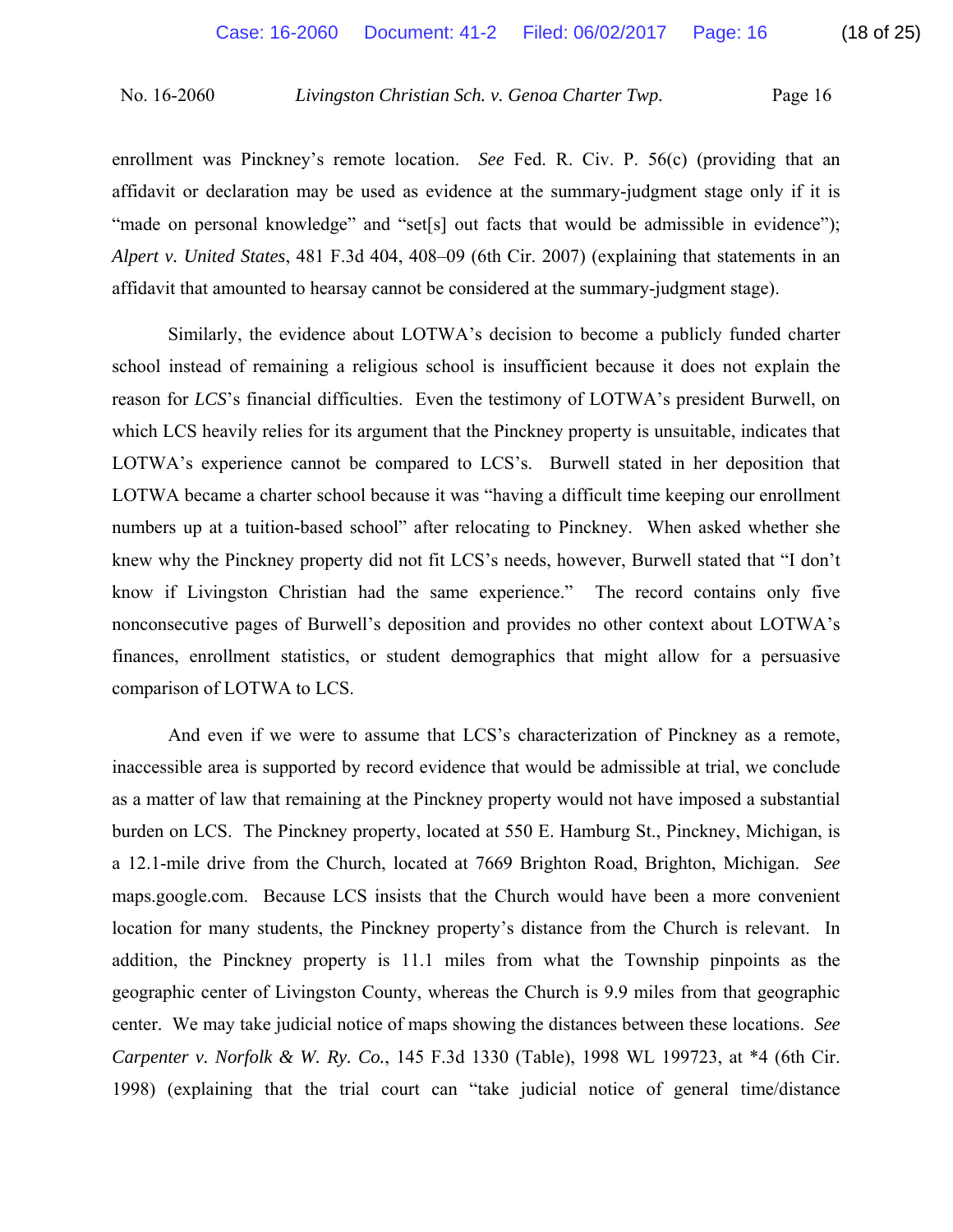calculations"); Fed. R. Evid. 201, Advisory Comm. Notes (f) (noting that judicial notice "may be taken at any stage of the proceedings, whether in the trial court or on appeal"). Treating the center of Livingston County as the area from which LCS hopes to attract more students, locating its school at the Pinckney property instead of the Church property would increase travel distance by a mere 1.2 miles.

 And even if the proper distance to consider is the distance between the Church and the Pinckney property, the additional travel distance is only 12.1 miles. Requiring students to travel an additional 12.1 miles is somewhat of a burden, but we conclude as a matter of law that this is not so significant as to "impose[] a substantial burden on the religious exercise of [LCS]." *See*  RLUIPA, 42 U.S.C. § 2000cc. As discussed above, the Eleventh Circuit has held that walking an additional several blocks would not impose a substantial burden on religious adherents whose beliefs bar motor-vehicle travel on the Sabbath. *Midrash Sephardi, Inc. v. Town of Surfside*, 366 F.3d 1214, 1227–28 (11th Cir. 2004).The *Midrash Sephardi* court even took into account the mobility difficulties that some members of the synagogue might have and the fact that walking in the Florida summer heat might pose additional problems—but not enough to impose a substantial burden. *Id.* 

Likewise, families with especially tight budgets or busy schedules might find burdensome the additional expenses and time constraints of approximately 12.1 more miles of car travel each way, but this does not mean that such additional expense and time is so great as to constitute a substantial burden on LCS's religious mission. This is more analogous to a "mere inconvenience" that would not be deemed a substantial burden under *Living Water*. *See* 258 F. App'x 729, 739 (6th Cir. 2007).

 We also note that LCS has not alleged that any functions of its religious school were unable to be carried out on the Pinckney property. LCS focuses on increasing enrollment and raising revenue, but has not identified any religious activity—or even any traditionally secular one—that could not be performed at the Pinckney property. The present case is therefore distinguishable from *Bethel* and *Westchester Day School*, both of which are discussed in more detail above. Even though the expansion in *Westchester* was designed to serve an existing school population that, like LCS, was not growing, the school in *Westchester* established that the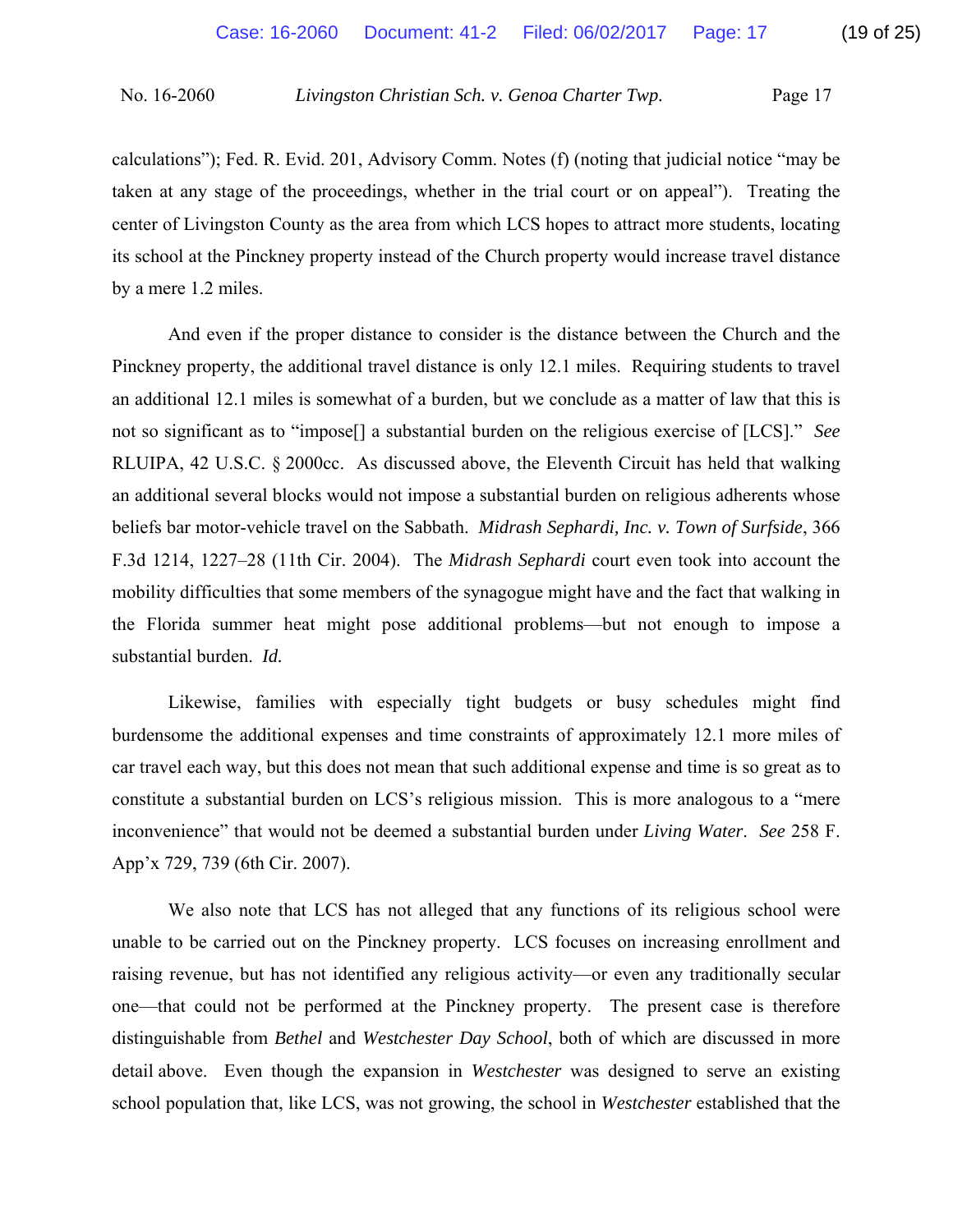renovations would serve a religious-education mission that could not be performed using its existing space. *See Westchester Day Sch. v. Vill. of Mamaroneck*, 504 F.2d 338, 345–46 (2d Cir. 2007) (explaining how the school's philosophy tied Orthodox Jewish teachings into each and every aspect of the school curriculum, and how the expansion would further this mission). There is no such evidence in the present case.

 Finally, we note that no credence should be given to any argument that LCS faces a substantial burden because LOTWA now occupies the Pinckney property, thus preventing LCS from returning there. Any such argument would have no merit because LCS leased the Pinckney property to LOTWA only after the special-use permit application by the Church was denied and after this litigation commenced. The fact that LCS cannot now use the Pinckney property due to the seven-year lease is therefore due to LCS's own actions. As discussed above, a burden is not substantial when the plaintiff imposes that burden upon itself. *See, e.g.*, *Andon, LLC v. City of Newport News*, 813 F.3d 510, 515 (4th Cir. 2016); *Petra Presbyterian Church v. Vill. of Northbrook*, 489 F.3d 846, 851 (7th Cir. 2007).

# **E. As a matter of law, LCS was not substantially burdened even if we assume that LCS could establish that no alternative properties were available within Genoa Township.**

 LCS alternatively argues that it is substantially burdened because there are allegedly no alternative facilities within Genoa Township where LCS can operate its school. If LCS were correct that a substantial burden results whenever a religious institution cannot find a suitable location within a particular local jurisdiction, then LCS's present inability to use the Pinckney property and its concern about the long-term use of the Whitmore Lake property would be irrelevant because both of those properties are located outside the Township.

 We will assume, solely for the purpose of resolving this issue, that there are no alternative facilities available to LCS within the Township's borders. Nevertheless, we conclude as a matter of law that LCS is not substantially burdened by the absence of such other properties because LCS has the Pinckney property as an adequate alternative.

 LCS cites *Islamic Center of Mississippi, Inc. v. City of Starkville*, 840 F.2d 293, 300 (5th Cir. 1988), for its argument that being unable to locate anywhere within the Township is itself a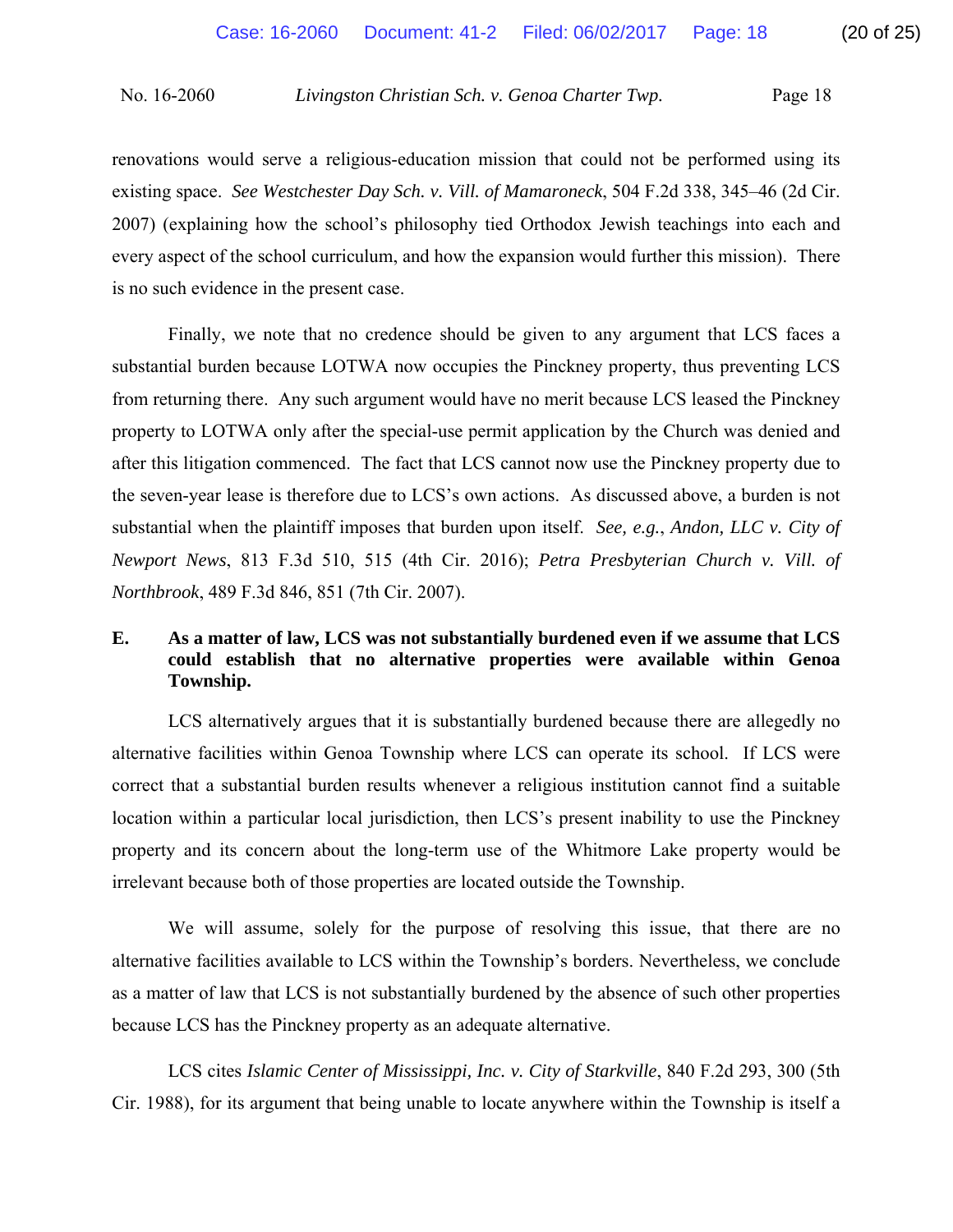substantial burden. But that case involved a free-exercise challenge to a zoning ordinance that prohibited all churches within the city limits unless an exception was obtained. Under the zoning ordinance, the city had allowed exceptions to 25 Christian churches, but denied an exception to an Islamic Center. The court stated that "the availability of other sites outside city limits does not permit a city to forbid the exercise of a constitutionally protected right within its limits." *Id.*  at 300 (citing *Schad v. Borough of Mount Ephraim*, 452 U.S. 61, 76–77 (1981) (holding that a local government could not constitutionally ban all live entertainment from its borders by relying on the argument that live entertainment was available in neighboring jurisdictions)). In so ruling, the court focused on the extensive evidence of religious discrimination against the Islamic Center and the fact that the city's denial of the exception was not narrowly tailored to an important governmental interest. *Id.* at 300–03.

 The language that LCS relies on in *Islamic Center* and *Schad* is from a different context than the present case—a First Amendment challenge to laws that categorically prohibited religious assemblies or certain types of speech within a jurisdiction's borders. In the present case, unlike in *Islamic Center*, there is no evidence that the Township's zoning ordinance has completely banned religiously oriented schools from its borders (or banned them unless they can obtain zoning exceptions).

 And even if the Township's denial of the special-use permit has effectively barred LCS from the Township's borders, such a consequence does not automatically establish a RLUIPA violation. Our research has revealed only a few circuit cases that address this issue in the RLUIPA context. And most such cases involve challenges to land-use regulations that prohibit plaintiffs from using land in a certain area of a jurisdiction, not in the entire jurisdiction.

 The most analogous case is *Andon, LLC v. City of Newport News*, 813 F.3d 510, 515–16 (4th Cir. 2016), in which the Fourth Circuit concluded that there was no substantial burden even though the plaintiff could not find another suitable location within the particular jurisdiction in question. *Andon*'s holding relied primarily on the fact that the plaintiff's burden was selfimposed, as discussed above. But the Fourth Circuit also stated that the unavailability of other land in the particular jurisdiction "will not by itself support a substantial burden claim." *Id.* at 516.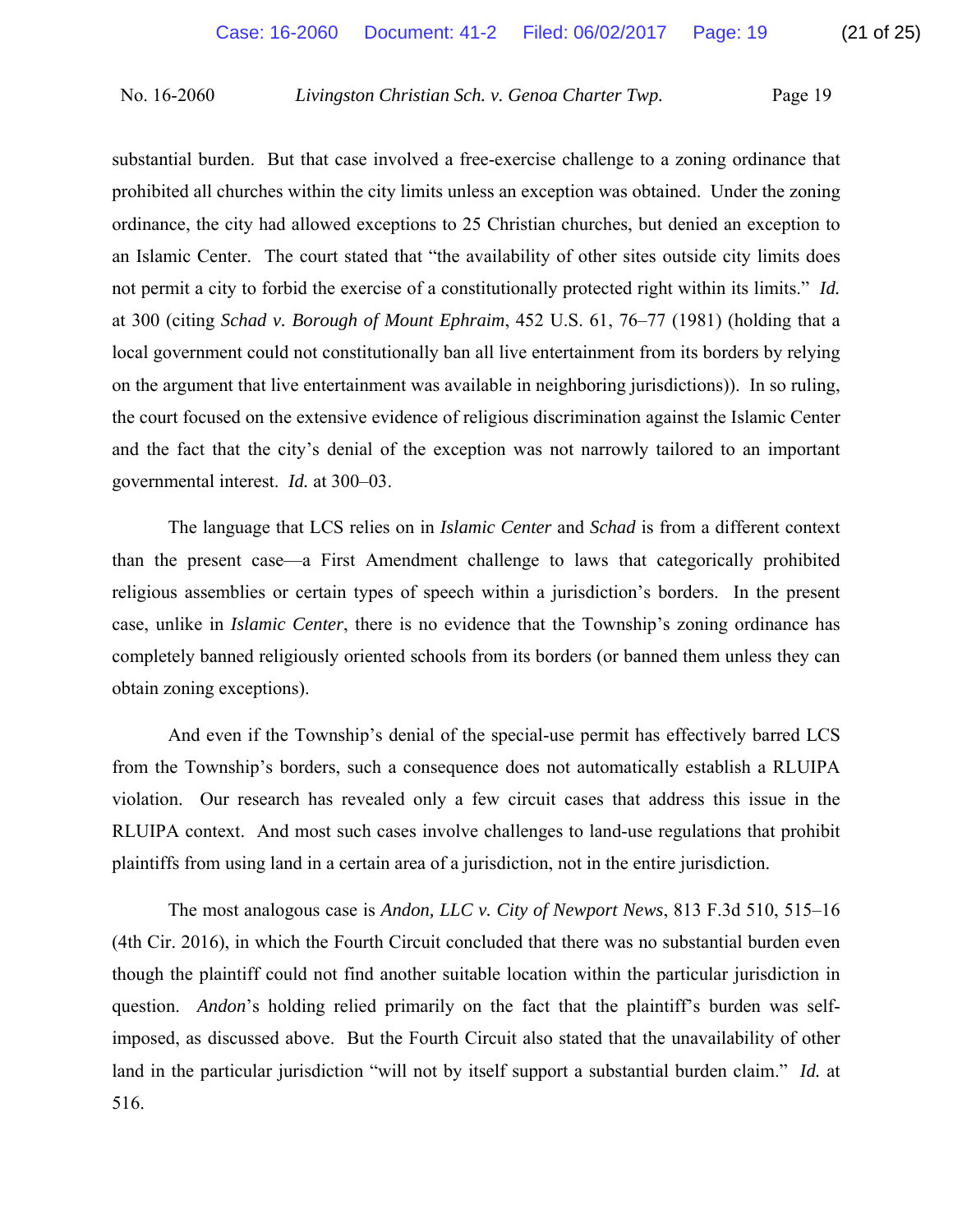Similarly, the Seventh Circuit has held that a land-use regulation does not impose a substantial burden simply because of a "lack of affordable land" in Chicago or for other reasons "incidental to any high-density urban land use." *Civil Liberties for Urban Believers (CLUB) v. City of Chicago*, 342 F.3d 752, 761 (7th Cir. 2003). *CLUB*, however, involved a substantialburden challenge to a zoning ordinance on its face, not a challenge to a specific land-use decision. *Id.* at 755–56, 763. And the court noted that the plaintiffs had in fact been able to locate in other parts of Chicago. *Id.* at 761.

 Because RLUIPA has been held to allow the courts to consider the reasonableness of a plaintiff's expectations in being able to use the land in question for religious purposes, the courts should also be allowed to consider other factors relevant to the substantial-burden inquiry—such as whether the plaintiff had easy access to properties in a neighboring jurisdiction (as LCS had at the Pinckney property). Allowing a plaintiff to make out a substantial-burden claim where the plaintiff has burdened itself or in fact has easy access to suitable property in a neighboring jurisdiction is beyond the protection of RLUIPA. And as the Seventh Circuit has explained, the unavailability of land within a particular jurisdiction can result from the reality of competitive real-estate markets, not the municipality's actions. *See CLUB*, 342 F.3d at 762.

 The circumstances of the present case indicate that LCS was not substantially burdened within the meaning of RLUIPA despite the alleged unavailability of other land within Genoa Township. LCS had the Pinckney property as a ready alternative, to which LCS could have returned with little or no expense if it had not leased that property to LOTWA after this litigation commenced. And LCS's stated mission is to serve Livingston County as a whole, not Genoa Township in particular.

 Genoa Township is relatively small—it has a total area of 36.3 square miles out of Livingston County's total 565.25 square miles. *See Genoa Township Profile*, Genoa Township, https://genoa.org/community/profile (last visited May 31, 2017); *QuickFacts, Livingston County, Michigan*, U.S. Census Bureau, https://www.census.gov/quickfacts/table/PST045216/26093 (last visited May 31, 2017)*.* The Township is located between Brighton and Howell—two "areas" that LCS has stated would suffice for its school, but that are located at least in part outside of Genoa Township. *See Municipalities*, Livingston County, Michigan,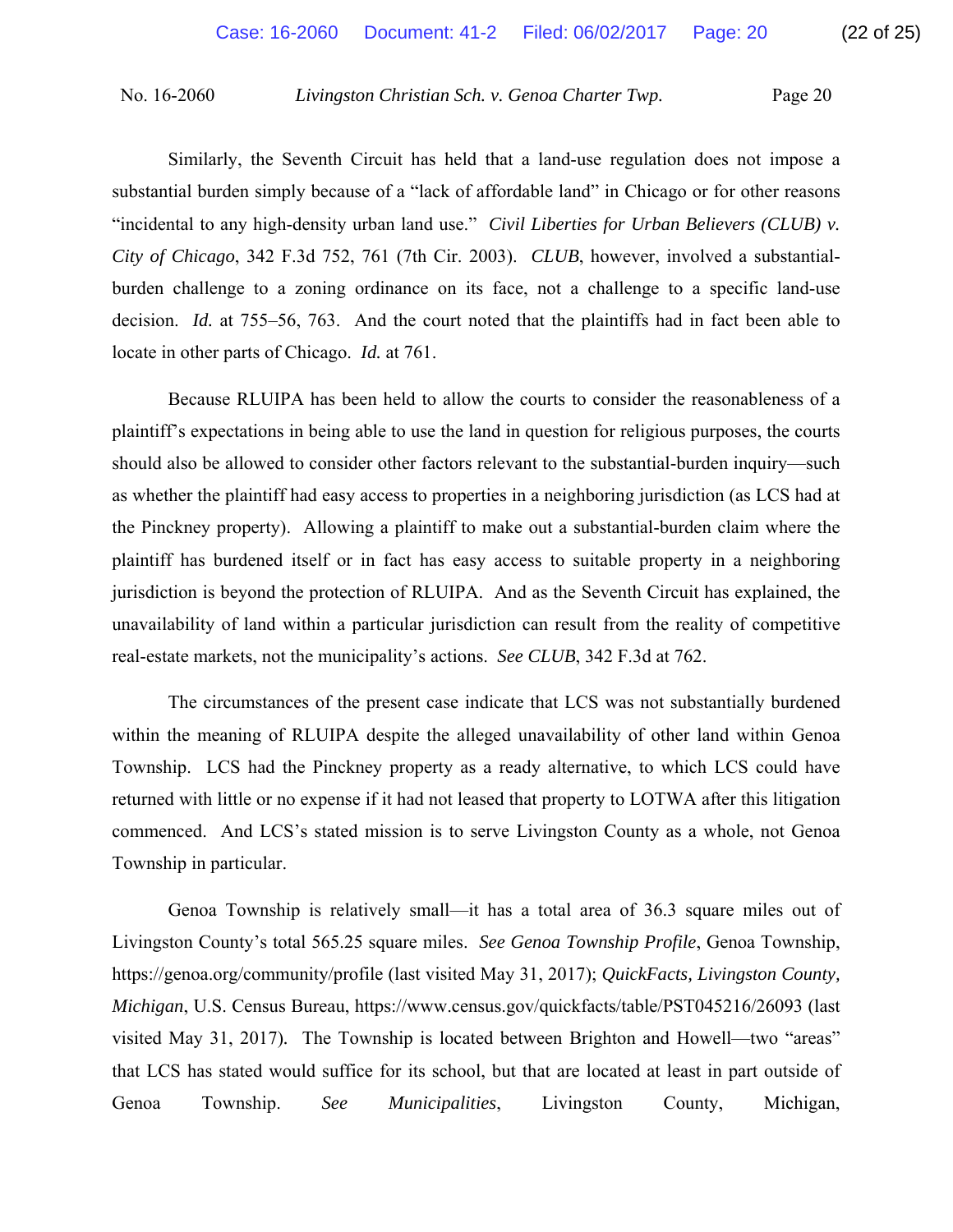https://www.livgov.com/Pages/Municipalities.aspx (last visited May 31, 2017). We take judicial notice of the geographic map of Livingston County and the corresponding square-mileage calculations.

 Moreover, the boundaries of jurisdictions on the local-government level are often arbitrary in practice. Holding that a religious institution is substantially burdened any time that it cannot locate within such a small area—even if it could locate just across the border of the town limits—would be tantamount to giving religious institutions a free pass from zoning laws. *See Living Water Church of God v. Charter Twp. of Meridian*, 258 F. App'x at 729, 736–37 (6th Cir. 2007) (explaining that RLUIPA cannot be construed so as to give religious institutions immunity from zoning laws); *see also, e.g.*, *Roman Catholic Bishop of Springfield v. City of Springfield*, 724 F.3d 78, 96 (1st Cir. 2013) (noting that RLUIPA "does not provide religious institutions with immunity from land use regulation") (quoting 146 Cong. Rec. S7776 (daily ed. July 27, 2000) (joint statement of Sens. Hatch and Kennedy)). In sum, RLUIPA does not automatically require every minor municipality to have at least one religious school within its borders.

 We therefore conclude that the proper inquiry should be more functional and factually driven. When a religious institution has an available alternative outside of a desired jurisdiction, and where the distance from the desired location to the alternative property is reasonably close, the artificial boundaries of a particular jurisdiction become less important. The record here does not indicate that traveling the roughly dozen miles to Pinckney would be unduly burdensome to LCS's students. Nor does the record demonstrate that LCS's religious beliefs required it to locate within Genoa Township specifically. LCS instead seeks to serve Livingston County as a whole. Under these circumstances, we hold as a matter of law that LCS was not substantially burdened simply because it could not relocate within Genoa Township.

 Our decision should not be taken to mean that a religious institution can never establish a RLUIPA claim based on the inability to locate within a particular jurisdiction. We simply hold that the determination of whether a substantial burden exists due to geographical limitations is factual in nature. A religious institution, for example, might have a mission of catering specifically to lower-income individuals located in an urban center, which might be thwarted by relocating to a suburb that lacked public transportation. *See Islamic Center of Miss., Inc. v. City*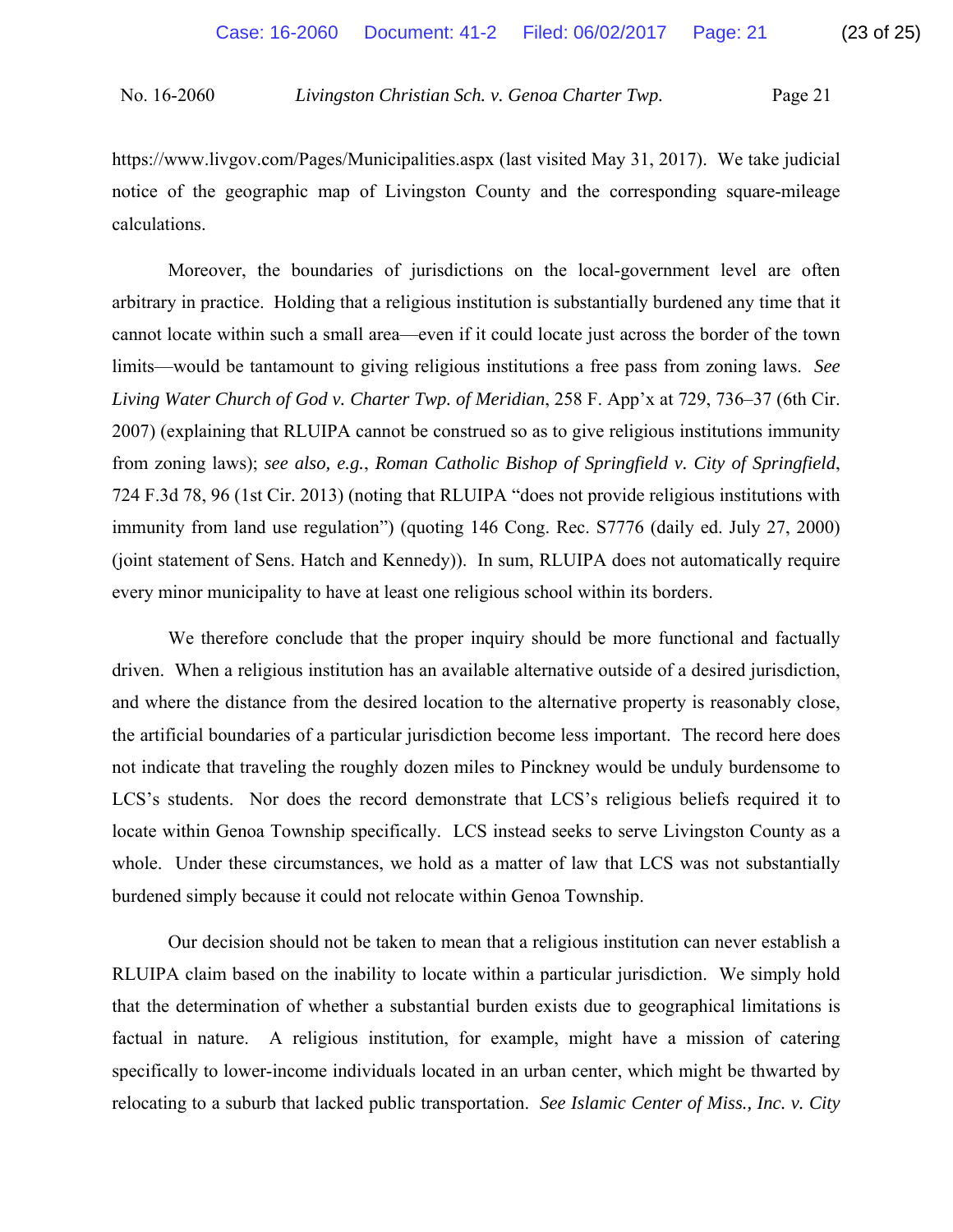*of Starkville*, 840 F.2d 293, 299 (5th Cir. 1988) (noting that members of a mosque, many of whom were students living in an urban area located near a university campus, would be substantially burdened if they had to travel to the mosque using an automobile). But the circumstances in the present case simply do not constitute a substantial burden on LCS.

# **III. CONCLUSION**

For all of the reasons set forth above, we **AFFIRM** the judgment of the district court.